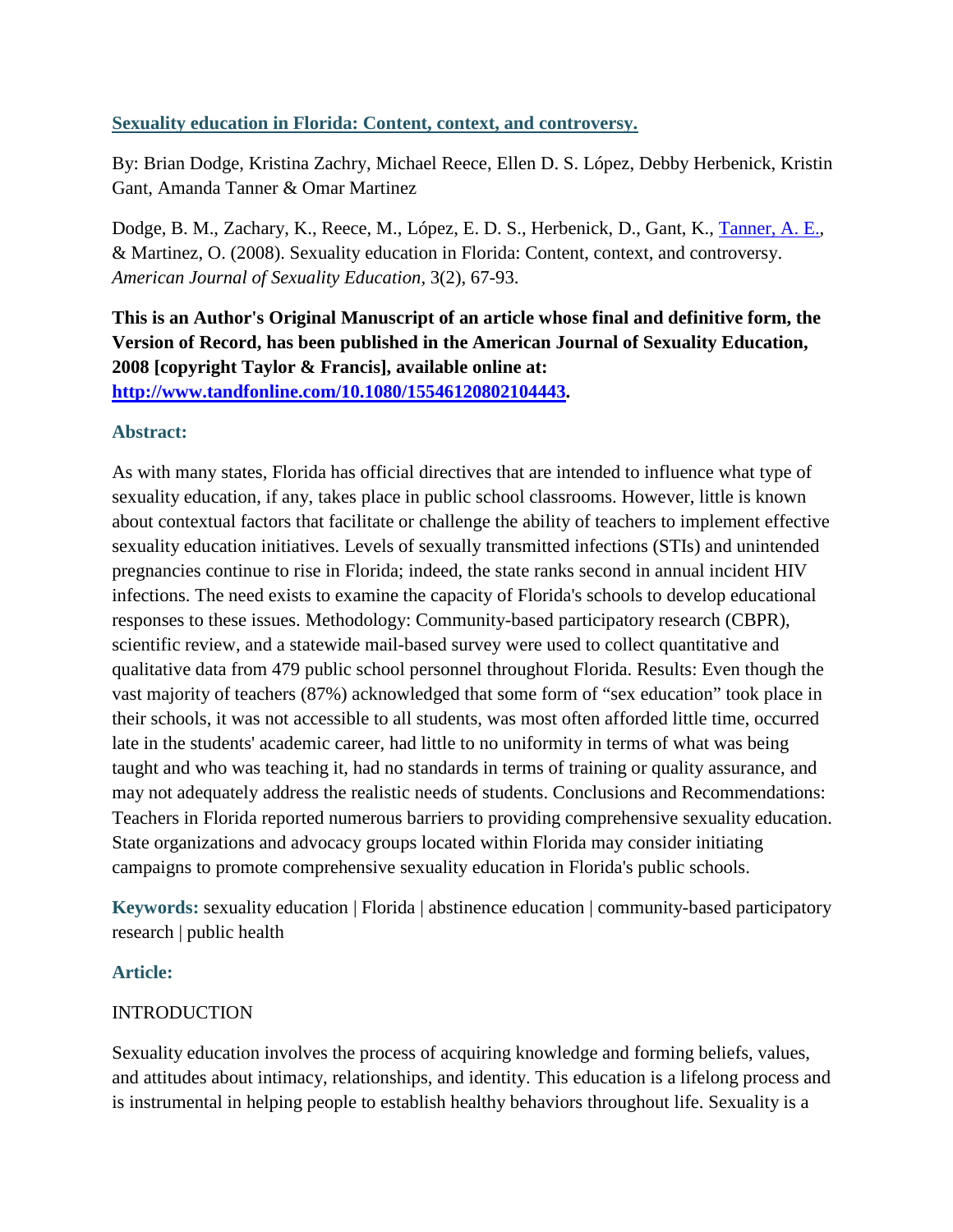core personality component that has many aspects, including physical, emotional, social, and spiritual (Office of the Surgeon General, 2001).

As a public health issue, adolescent sexual behavior and risk prevention are important due to their highest age-specific risk for sexually transmitted infections (STIs), such as HIV/AIDS, and also their highest age-specific proportion of unintended pregnancies in the United States (Santelli et al., 2006; Schuster, Bell, & Kanouse, 1996). Young women under the age of 20 give birth to over 400,000 babies each year and approximately half of all youth (ages 15 to 24 years) that are sexually active will become infected with an STI by the age of 25, although this group represents only 25% of sexually active individuals within the general population (Kaiser Family Foundation, 2006). Additionally, new HIV infections have increased by 10% from 2000 to 2003 within this age group (Bleakley, Hennessy, & Fishbein, 2006).

Overview of Types of Sexuality Education

In terms of school-based sexuality education in the United States, three main types of programs exist (Sexuality Information and Education Council of the United States [SIECUS], 2004). These include comprehensive, abstinence-based, and abstinence-only-until-marriage programs.

Comprehensive sexuality education is ideally intended to start early, in kindergarten, and to continue throughout the young person's academic career, until twelfth grade. It includes factual and medically accurate information on a broad array of topics and provides opportunities for skill building. The key concepts of comprehensive sexuality education include: human development, relationships, personal skills, sexual behavior, sexual health, and society and culture (SIECUS, 2004). In addition to these key concepts there are specific topics, sub-concepts, and ageappropriate developmental messages that have been compiled by the National Guidelines Task Force (SIECUS, 2004). Under the comprehensive approach, the goals of sexuality education fall into four areas: information; attitudes, values, and insights; relationships and interpersonal skills; and responsibility (SIECUS, 2004). Comprehensive curricula aim to provide evidence-based information on a wide array of specific sexual health issues including HIV/STI prevention and contraception, as well as abstinence from sexual activity.

Abstinence-based (also called abstinence-plus or abstinence-centered) programs emphasize the benefits of abstinence and delaying sexual debut. These programs may include information on disease-prevention methods, shared sexual behavior, and contraception (Bleakley, Hennessy, & Fishbein, 2006; SIECUS, 2004; Kaiser Family Foundation, 2002). Furthermore, these programs may or may not provide information on proper condom use. However, in most programs, abstinence from sexual activity is stressed as the "best" way to avoid negative sexual health outcomes. Oftentimes, abstinence-based is referred to under the umbrella of comprehensive education (since comprehensive education includes information regarding abstinence), depending on the amount of time allocated to teaching sexuality within a given program.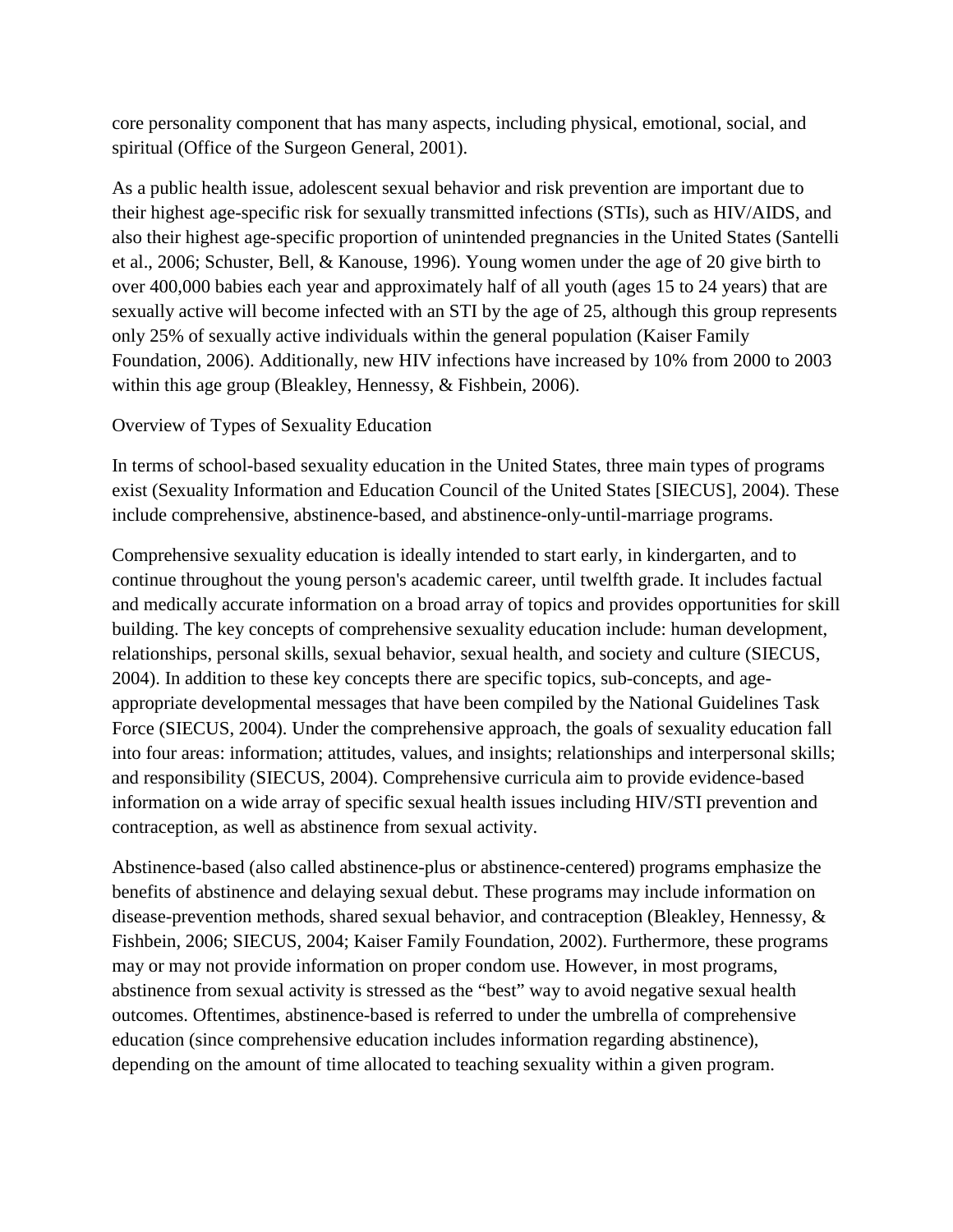Abstinence-only-until-marriage programs emphasize abstinence from all sexual behaviors outside of marriage. These programs do not include any information on disease-prevention methods or contraception and typically present marriage as the only morally acceptable context for all sexual activity (Kaiser Family Foundation, 2002). The eight points (also known as "Abstinence A-H") federally funded abstinence-only education programs must adhere to include: (1) have as its exclusive purpose, teaching the social, psychological, and health gains to be realized from abstaining from sexual activities; (2) teach abstinence from sexual activity outside marriage as the expected standard for all school-age children; (3) teach that abstinence from sexual activities is the only certain way to avoid out-of-wedlock pregnancy, STIs and other associated health problems; (4) teach that a mutually faithful monogamous relationship in the context of marriage is the expected standard of human sexual activity; (5) teach that sexual activity outside of the context of marriage is likely to have harmful psychological and physical effects; (6) teach that bearing children out of wedlock is likely to have harmful consequences for the child, the child's parents, and society; (7) teach young people how to reject sexual advances and how alcohol and drug use increase vulnerability to sexual advances; and (8) teach the importance of attaining self-sufficiency before engaging in sexual activity (Santelli et al., 2006; SIECUS, 2004, Kaiser Family Foundation, 2002).

Overview of Policies Regarding Sexuality Education in the United States and Florida

#### National Policies

The federal government in the United States began supporting programs that promote abstinence in 1981 by way of the Adolescent Family Life Act (AFLA) (Bleakley, Hennessy, & Fishbein, 2006; Santelli et al., 2006; Kaiser Family Foundation, 2002). In 1996, there were major expansions in federal support for abstinence and for programs that teach only abstinence while restricting other information. The expansions include Section 510 of the Social Security Act, which was a part of welfare reform in 1996. In 2000, Community-Based Abstinence Education (CBAE) projects were funded through a maternal child health block grant for Special Projects of Regional and National Significance (SPRANS) (Bleakley, Hennessy, & Fishbein, 2006; Santelli, et al., 2006; Kaiser Family Foundation, 2002).

Both the SPRANS and 510 programs prohibit the dissemination of information related to contraceptive services, gender identity and sexual orientation, and other human sexuality aspects (Santelli et al., 2006). Programs that are funded under AFLA since 1997 have been required to comply with the section 510 requirements, which provide an eight-point definition of abstinenceonly education. Programs that receive funding under SPRANS are required to teach all eight components outlined in the federal definition, are required to reach 12–18-year-olds, and they cannot provide information about contraception or safer-sex practices except in limited situations, even with non-federal funds.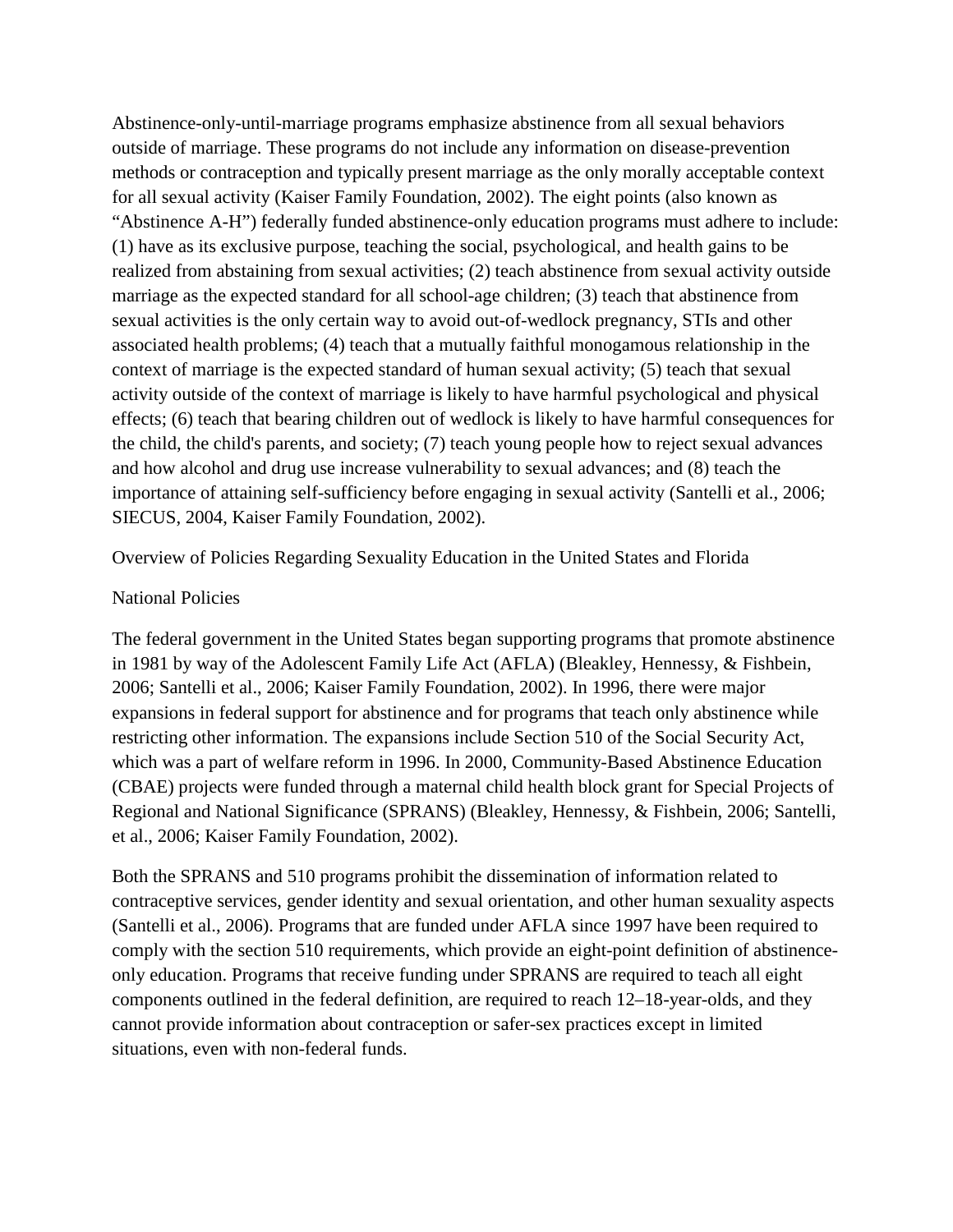Recent reviews of abstinence-only programs have concluded that strong evidence in support of the efficacy of these programs in delaying sexual activity or reducing pregnancies does not exist (Bleakley, Hennessy, & Fishbein, 2006; Hauser, 2004; Kirby, 2002, 2006). Conversely, systematic reviews (Albert, 2004; Eng & Butler, 1997; Kirby, 2001, 2002, 2006) suggest that comprehensive sexuality education may "delay initiation of sexual intercourse, reduce frequency of sex, reduce frequency of unprotected sex, and reduce the number of sexual partners" (Bleakley, Hennessy, & Fishbein, p. 1152).

Despite this evidence, and although comprehensive sexuality education is strongly supported by the general public and by health professionals and advocates, federal funding for abstinence-only education continues to increase (Lindberg, Santelli, & Singh, 2006; Santelli et al., 2006; Kirby, 2006). A recent nationally representative polling of school superintendents and their representatives found that, overall, 23% of school districts in the United States require that abstinence-only-until-marriage be taught in classrooms, with prohibitions on any discussion of other alternatives (or mentioning only the shortcomings of other alternatives) (Kirby, 2006). Abstinence-only federal funding in the United States increased from \$60 million in FY 1998 to \$168 million in FY 2005 (Santelli et al., 2006). In terms of current federal funding for abstinence-until-marriage on a state level, Vermont, receives the least and California has never applied for it (SIECUS, 2005). Florida consistently ranks among the top five states that receive the most funding for abstinence-until-marriage education (SIECUS, 2006).

Overview of Sexuality Education and Related Policies in Florida

Rules and regulations regarding sexuality education vary widely across individual states and may change often. In addition, these regulations are often broad, leaving specific curriculum content up to local schools and districts (Kaiser Family Foundation, 2002). In FY 2006, Florida received \$10,700,147 in federal funding for abstinence-only-until-marriage programs (SIECUS, 2006). Florida also received \$2,521,581 in federal Title V funding. The Title V grant requires states to match three state-raised dollars or the equivalent in services for every four federal dollars received. Local groups can provide the match in full or in part. In Florida, sub-grantees match the federal funding in lieu of the state; however, some sub-grantees receive money from both state and federal funds. There are currently twelve SPRANS-CBAE grantees in Florida, and four AFLA grantees (SIECUS, 2006). The SPRANS-CBAE grantees include faith-based organizations, health departments, and other community-based organizations.

The state of Florida currently maintains an official "stress abstinence" policy in regards to sexuality education and instruction on HIV/AIDS. According to Florida Statute 1003.46:

Throughout instruction in acquired immune deficiency syndrome, sexually transmitted infections, or health education, when such instruction and course material contains instruction in human sexuality, a school shall: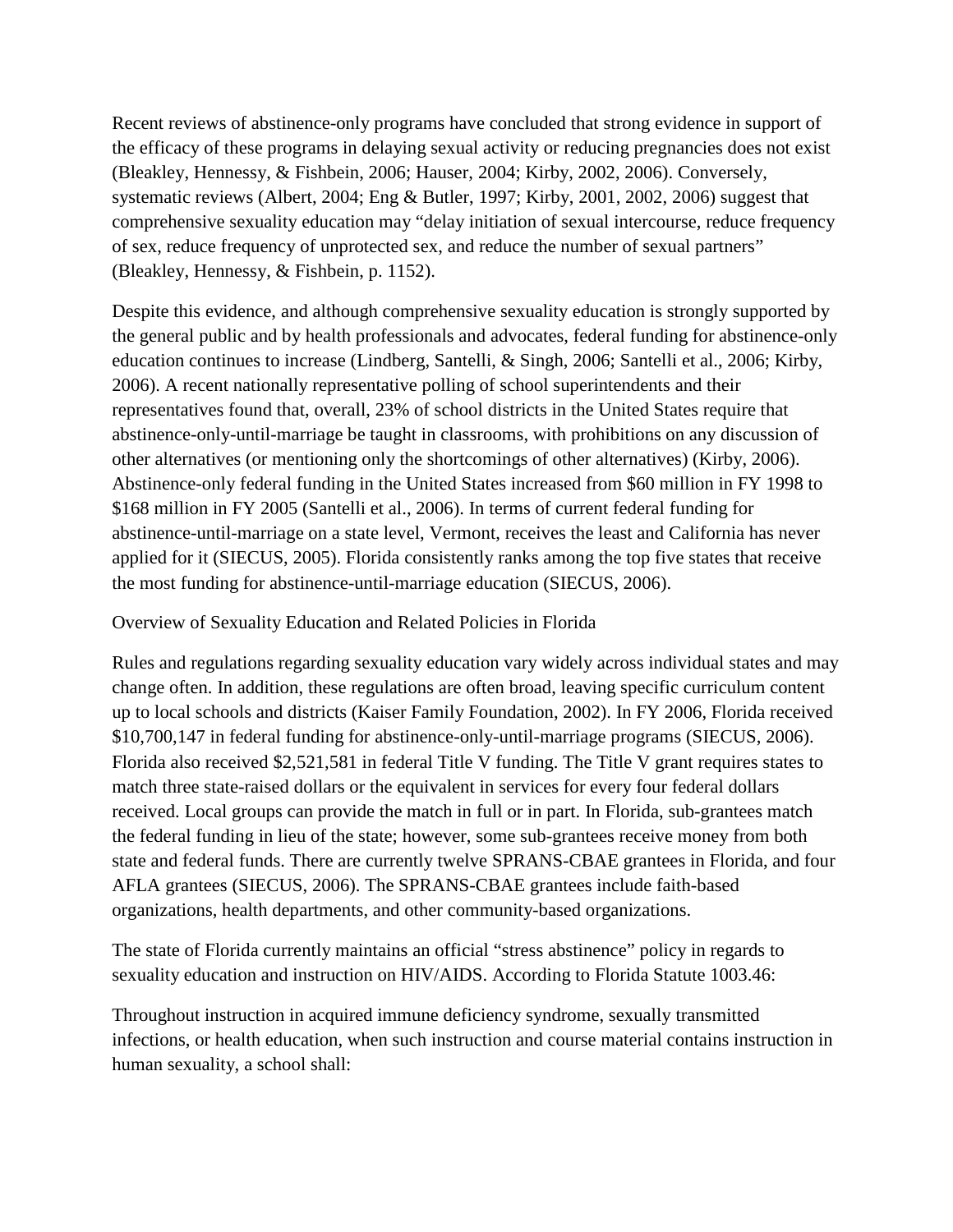a Teach abstinence from sexual activity outside of marriage as the expected standard for all school-age students while teaching the benefits of monogamous heterosexual marriage.

b Emphasize that abstinence from sexual activity is a certain way to avoid out-of-wedlock pregnancy, sexually transmitted infections, including acquired immune deficiency syndrome, and other associated health problems.

c Teach that each student has the power to control personal behavior and encourage students to base actions on reasoning, self-esteem, and respect for others.

d Provide instruction and material that is appropriate for the grade and age of the student. (Florida Statues, 2006)

In addition to stressing abstinence, the state of Florida mandates that high school students receive one-half credit in "Life Management Skills" (LMS) in order to graduate (although, at the time of publication, this requirement is currently under review and revision by the state legislature). This credit is received in either ninth or tenth grade (SIECUS, 2006). The LMS course must include information on the prevention of STIs and HIV/AIDS, the consequences of teen pregnancy, and the benefits of sexual abstinence. School boards have the option to allow additional instruction on HIV/AIDS. Such instruction can include information on the "means used to control" the spread of HIV/AIDS. Although sexuality education is technically required in LMS courses in Florida, there is an "opt-out" policy in which parents or guardians may choose to remove their children from all or part of the instruction.

Hauser's (2004) review of state-funded evaluations of five years of abstinence-only-untilmarriage education for ten states, including Florida, found that the Florida Abstinence-Only Program had a total allocation of public funds of \$5.7 million, and included the effort of 22 subgrantees in the state. The curricula included: Education Now Babies Later (ENABL), Sex Can Wait, Why Am I Tempted (WAIT) Training, Vessels of Honor, and Smart Moves, among others. The result of the evaluation of the behavioral survey showed little change from pre- to posttest except that participants reported increases in several sexual behaviors. This included an increase in the total number reporting that they had sex. For the attitudinal survey, there were slight changes in the desired direction, but the amount of change was minimal (Hauser, 2004). A recent ranking of state efforts toward addressing contraception (Guttmacher Institute, 2006a, 2006b) cited Florida's sex education policy as the worst in the nation in terms of type and quality of policy. Quality referred to the ability of the policy to enhance or hinder the use of and access to contraceptive services and supplies.

Florida has specific instructions that influence a school's sexuality education curricula. While sexuality education and HIV/AIDS education are mandated in Florida, little is known at the state level about who is actually teaching sexuality education. In addition, what topics teachers choose to include in their classes may vary significantly from official curricula and little is known about the factors that impact the ability of schools and teachers to develop, implement, and evaluate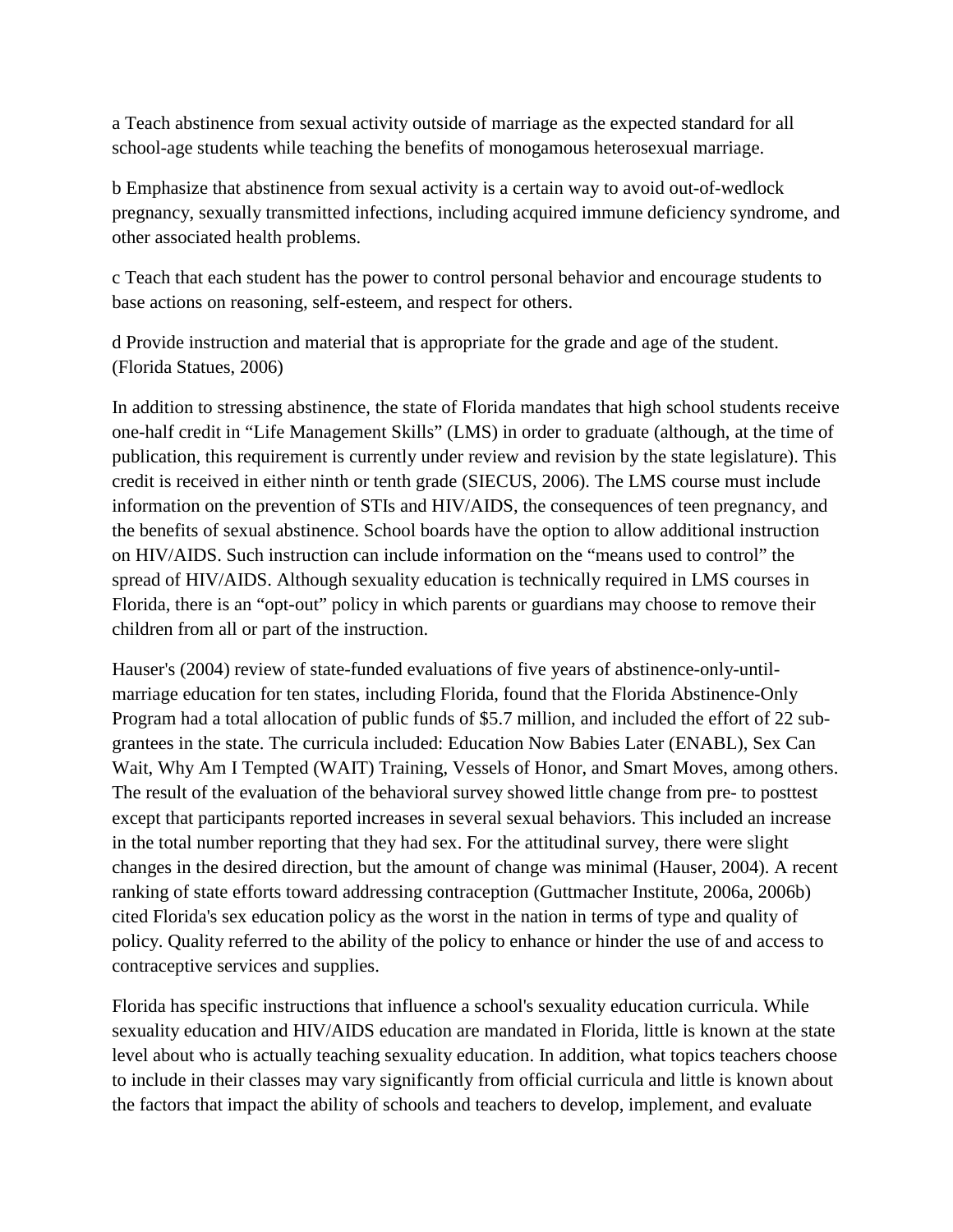their sexuality education initiatives. Much of the previous research on sexuality education in public schools focuses on the content of the available school sexuality education curricula but not on what is actually being taught (Klein, Goodson, Serrins, Edmundson, & Evans, 1994; Lindberg, Santelli, & Singh, 2006). To truly assess the characteristics and capacity of a school in this area, it is essential to explore both the curricula and the actual content of sexuality education courses and the perceptions of the teachers with regard to certain sexuality-related topics.

As with many states, levels of STIs and unintended pregnancies continue to rise in Florida. Indeed, the state ranks second in the nation, after New York, in the number of annual incident HIV infections (Florida Department of Health, 2003). In addition, Florida ranks sixth of all states for the highest teenage pregnancy rate (Guttmacher Institute, 2006a, 2006b). The need exists to examine the capacity of Florida's schools to develop educational responses to these significant public health issues.

## Study Purpose and Aims

The purpose of our study was to assess the characteristics of Florida public schools' sexualityrelated curricula and to identify the factors that facilitate and challenge the ability to provide comprehensive sexuality education. Specifically, the aims of this descriptive article are to explore data related to:

- 1. determining whether or not sexuality education is offered in various public schools and, if so, where is it taking place;
- 2. elucidating the classroom characteristics of teachers who are currently teaching sexuality education;
- 3. ascertaining whether or not teachers are using formal curricula and/or whether or not the curriculum is supplemented by outside organizations and materials;
- 4. examining the sexuality education course content being used in public schools; and
- 5. determining whether or not training is available for sexuality education teachers.

## **METHODS**

This project was based on the model of a successful statewide assessment of sexuality education in Indiana carried out by researchers at Indiana University, who also served as co-investigators on the Florida study, in partnership with an influential community-based coalition (Get Real Indiana!). The study was conducted in five phases over the course of the 2006 calendar year.

## Phase 1: Community Mobilization

This study benefited from the use of a community-based participatory research framework (Israel, Schulz, Parker, & Becker, 1998). Given the sensitivity of the issues that were discussed and uncovered, it was imperative to work with community members who could provide insight into local, social, and cultural norms to help guide and shape the research process. These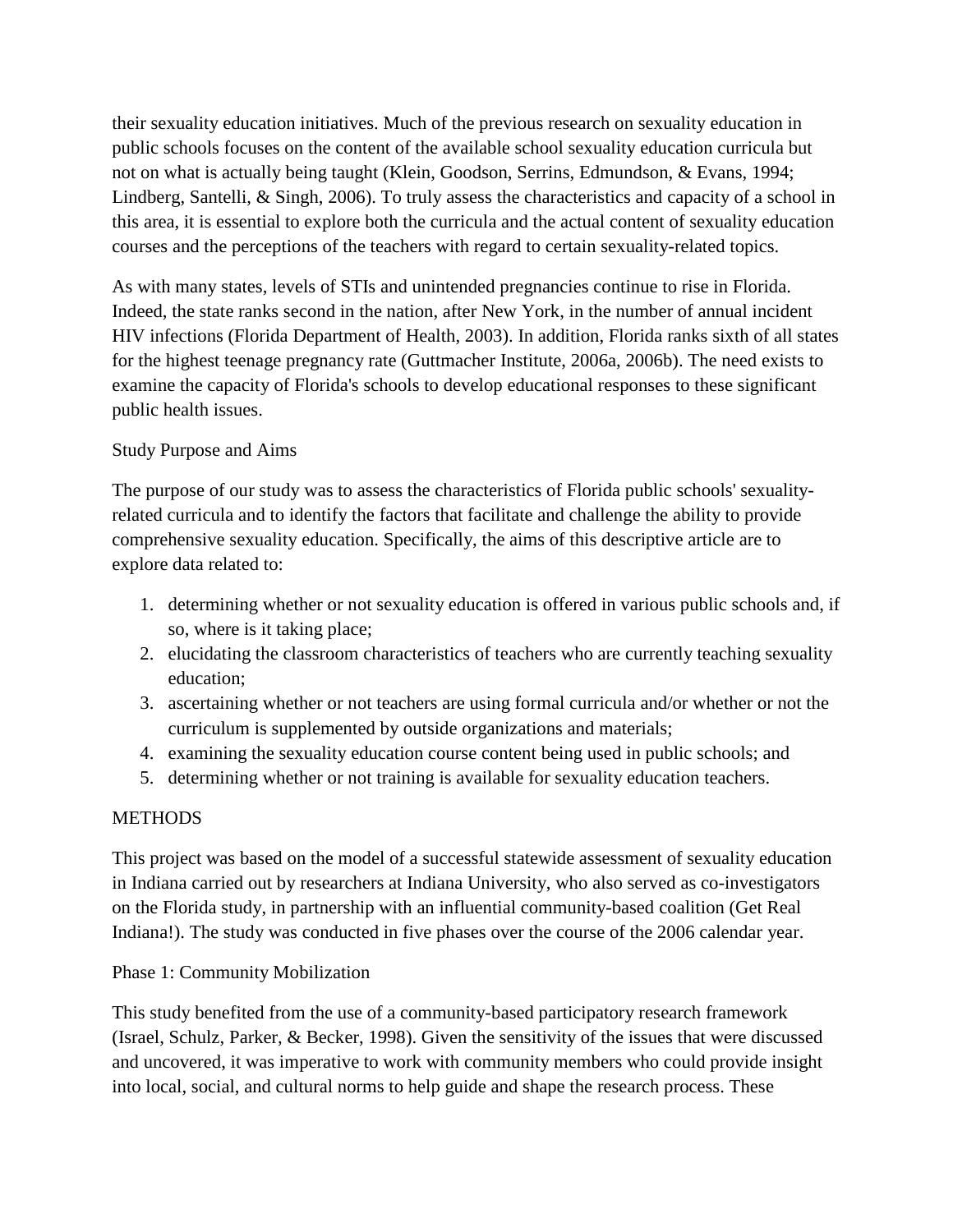individuals were identified through local health departments and community-based organizations that deal with sexuality-related issues on an ongoing basis.

In February and March 2006, meetings were convened for two separate Community Advisory Committees in North (Gainesville) and South (Ft. Lauderdale) Florida. Each Community Advisory Committee was composed of approximately ten members who volunteered to assist the investigators throughout the course of the study. Members of each committee included a diverse array of teachers, nurses and nurse practitioners, public and school health personnel, and members of various community-based organizations related to sexual health. Committee members helped to refine research questions, identify appropriate methods for data collection, design the data collection materials, and implement the study.

## Phase 2: Scientific Review

In addition to the Community Advisory Committees, a Scientific Advisory Committee was charged with the task of reviewing the preliminary research protocols and providing feedback about the scientific validity and reliability of the research questions, study design, utility and accessibility of the questions and survey format, and completeness of content. The committee was composed of six academics from the University of Florida, Columbia University, and the University of North Florida, who had extensive research experience in sexuality education projects throughout the United States. The study team in collaboration with the Community and Scientific Advisory Committees determined questions on the final version of the survey instrument. The University of Florida's Institutional Review Board (IRB) approved the final version of the survey instrument.

## Phase 3: Identification of Study Participants

In order to identify potential participants for the survey, information was first gathered from Community Advisory Committee members with regard to which teachers were charged with the task of providing sexuality education in their individual regions. Committee members in both North and South Florida identified middle and high school teachers with the primary teaching codes of science, health, physical education, or family and consumer sciences. Subsequently, two research assistants attempted to systematically contact (via telephone) the Offices of the Superintendent in each of Florida's 75 school districts. Each district officer or representative was asked:

- 1. In your school district, which teachers have primary responsibility for teaching sex education?
- 2. In which courses does sex education in your school district typically get taught?

Based on the information provided by superintendents' offices, the most commonly reported individuals responsible for teaching sexuality education in Florida's public schools included middle-school health, middle-school science, middle-school physical education, high-school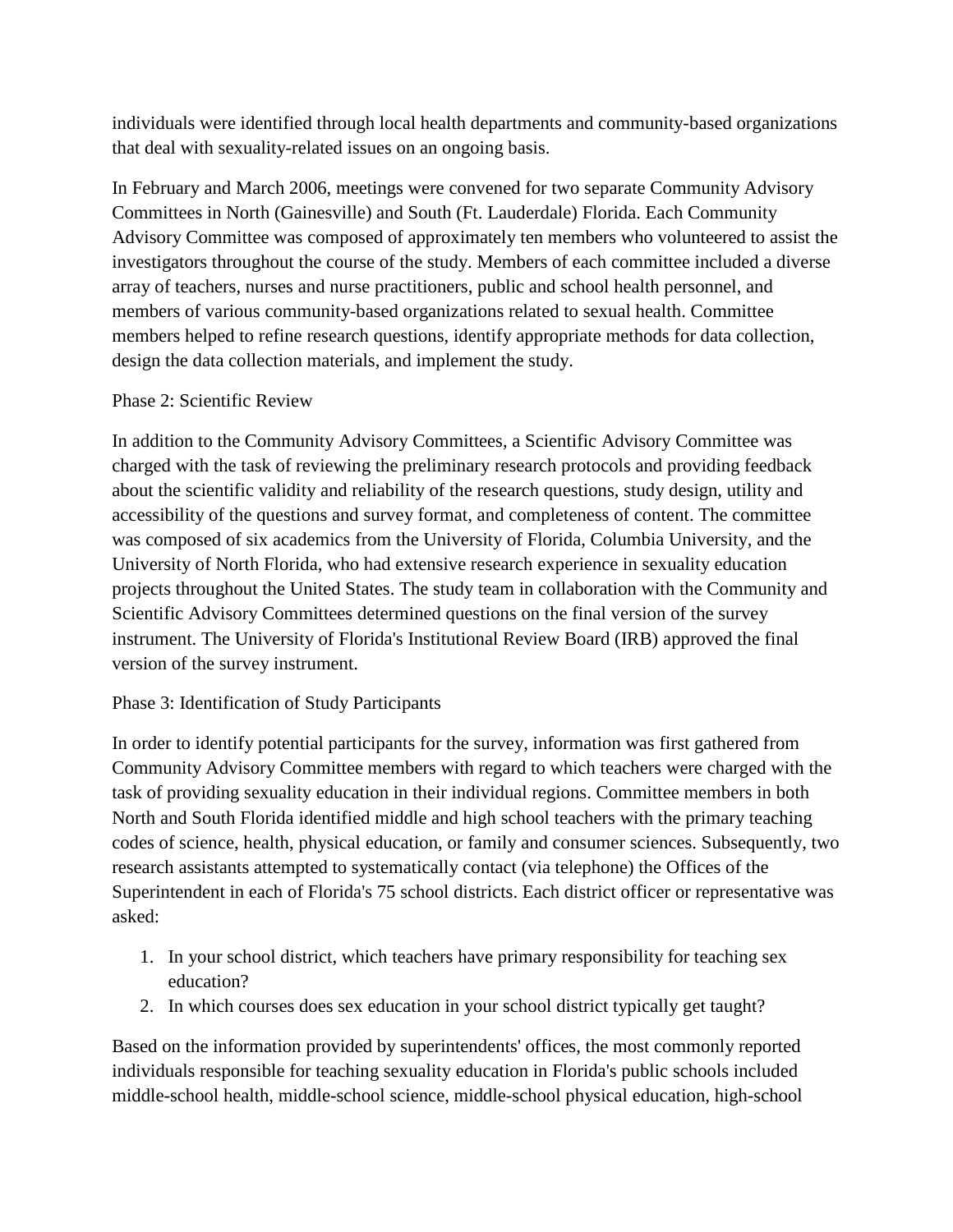health, high-school physical education, and high-school family and consumer sciences teachers. In addition, sexuality education was most often reported to take place in the LMS course (usually taught by family and consumer sciences teachers).

## Phase 4: Construction of the Sampling Frame

An electronic database was acquired through the Florida Department of Education (Department of Education Information Services) that contained the names and addresses of 8,000 teachers (or all middle-school health, middle-school science, middle-school physical education, high-school health, high-school physical education, and high-school family and consumer sciences in the state). From this database, and the information given by the community groups and superintendents' offices, a stratified random sub-sample of 2,000 teachers (based on teaching code and geographic location) was selected to participate in the study. All individuals were over the age of 18.

## Phase 5: Survey of Sexuality Educators

Data collection was accomplished through the use of non-probability mail-based survey methodology. The study team partnered with the Florida Survey Research Center, a service team of specialized survey researchers within the Department of Political Science at the University of Florida, who handled all logistical aspects related to the conduct of the survey. Upon receiving final University of Florida IRB approval, study packets were mailed from the Florida Survey Research Center to the potential study participants. The research packet included a letter explaining the study (which incorporated the IRB informed consent form), a paper survey, and a postage-paid return envelope. Packets sent to teachers in Palm Beach, Broward, and Dade Counties included survey instruments printed in both English and Spanish, due to the high number of Spanish-speaking individuals in these districts. Additionally, Spanish-language surveys were made available to all participants throughout the state via a return postcard. Last, a reminder postcard was sent two weeks after the initial survey was mailed.

Completion of the questionnaire was estimated to take approximately 25 minutes. Participants had the option to skip any question. All data were collected anonymously via the returned survey and subsequently hand-entered into a database by a staff member at the Florida Survey Research Center. Data from the surveys were only considered in aggregate form; it was not possible to identify any individual participant. Incentives were not used in this study.

## **RESULTS**

# CONCLUSIONS AND RECOMMENDATIONS

Of the 2,000 packets mailed, 85 were returned by the post office for incorrect or incomplete addresses. A total of 479 completed surveys that were returned to the Florida Survey Research Center were processed and "cleaned" (checked for incomplete responses, omitted information,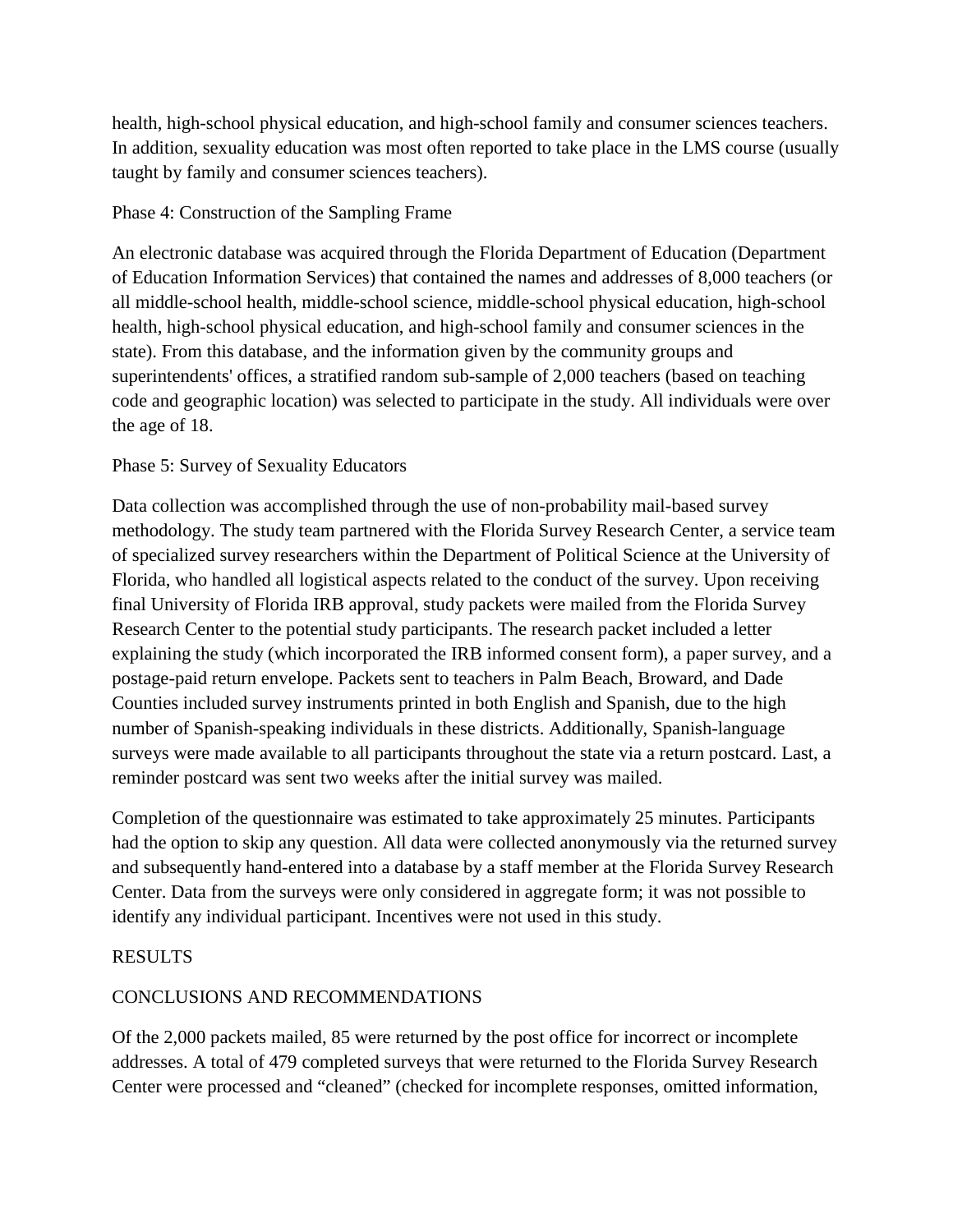proper skip patterns, etc.), data reduced into an ASCII database, and analyzed using the SAS statistical analysis package. Thus, our overall response rate was approximately 25%.

Demographics of Survey Respondents

Of all those who returned surveys, approximately 86% were female, while about 14% were male. More than two-fifths (43%) of the respondents were between the ages of 51 and 60, while more than one-fourth (28%) were between the ages of 41 and 50. Just over 14% of the respondents were between the ages of 31 and 40, and another 10.7% were between the ages of 20 and 30.

Approximately 5% of the respondents were Spanish, Hispanic, or Latino. Of these respondents, the largest proportion were of Cuban descent. More than four-fifths (84%) of the respondents were White, and approximately 10% were Black or African American. Smaller percentages of respondents were American Indian or Alaska Native (0.2%), Asian (0.5%), or Native Hawaiian or Pacific Islander (0.2%). In addition, about 6% of the respondents listed their race as "Other."

More than half (52%) of the respondents held certifications in "Family and Consumer Sciences." Just below one quarter of the respondents held certifications in either "Physical Education" (23%) or "Science" (24%) and about one-fifth (20%) were certified in "Health." More than three-quarters of the respondents were certified to teach high school (79%) and nearly as many (73%) were certified to teach middle school. About one-fifth (21%) of the respondents were certified to teach elementary school.

Three-fifths of the respondents reported that they hold a Bachelor's degree and more than twofifths (44%) reported that they hold a Master's degree. About 1% of the respondents had a Doctoral degree. More than one-third (34%) of the respondents said that the main subject they taught was "Family and Consumer Sciences." Just over one-fourth (26%) of the respondents reported that the main subject they taught was "Physical Education." Approximately one-fifth (21%) of the respondents said they primarily taught "Science," and about 11% said "Health."

Aim 1: Is Sexuality Education Offered and, If So, Where Is It Taking Place?

The first section of the survey contained five questions about sex education courses in the respondent's school and school district. The following definition of "sex education" was presented at the beginning of the survey:

A variety of types and forms of sexuality education exist across the country, even though they may be called by some other title. In this study, sexuality education (sex education) can be defined as any instruction about human sexual development, the process of reproduction, or sexual behavior and interpersonal relationships. It may include a variety of topics such as discussions of puberty, male and female reproductive systems, pregnancy and childbirth, abstinence, contraception and birth control, sexually transmitted infections (STIs), HIV/AIDS, relationships, and sexual decision making.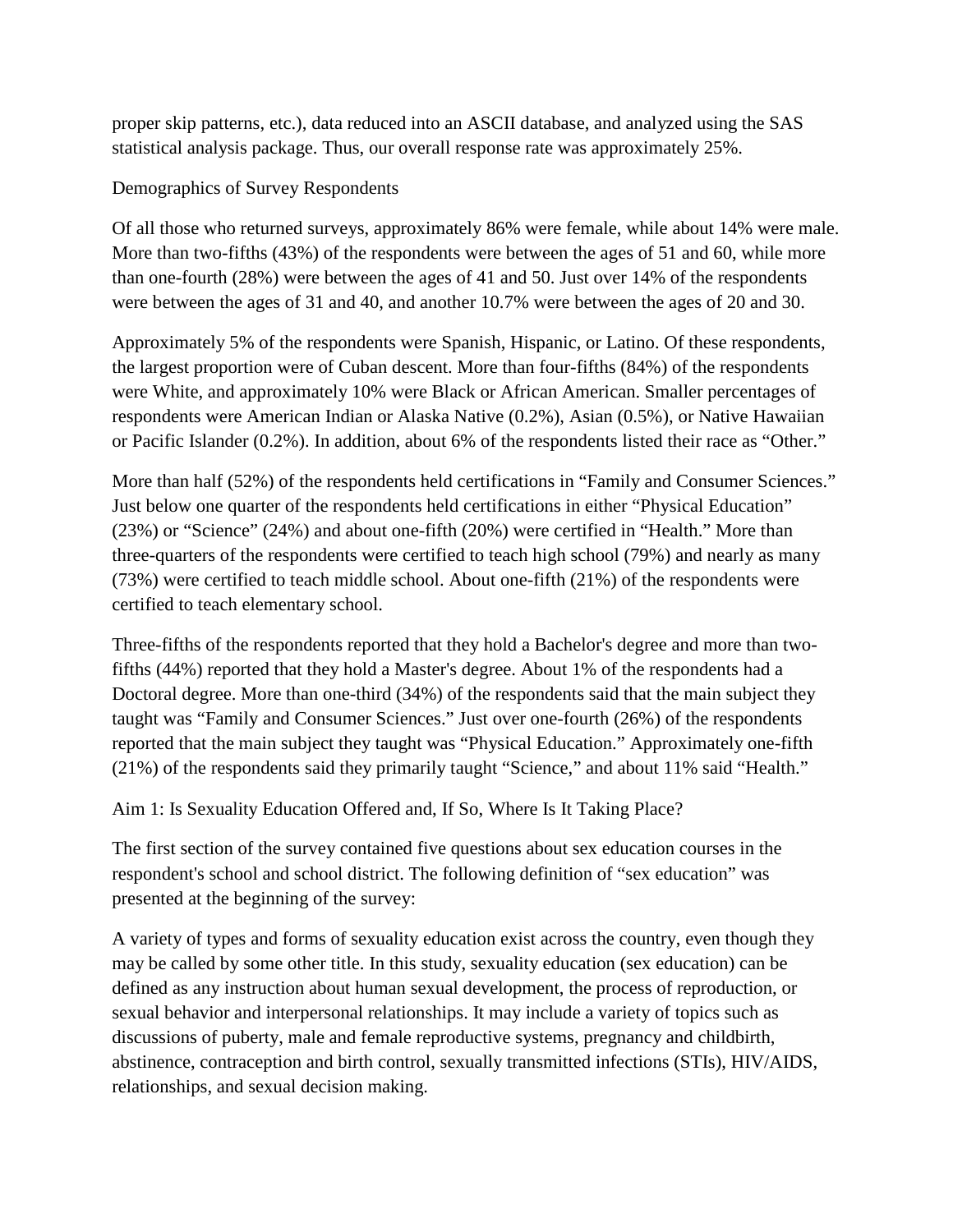Broadly, 87% of the total sample of respondents reported that some form of "sex education" was offered in their schools during the 2005–2006 school year. Only about 13% of the respondents said that sex education was not offered in their schools. Sex education courses were most likely to be taught in the ninth (51%) and tenth (52%) grades. In addition, over 45% of the respondents who work in schools that offer sex-education courses reported that these courses were offered in the eleventh (47%) and twelfth (46%) grades. Approximately 30% of respondents noted that sex education courses were offered for the seventh (29%) and eighth (29%) grades in their schools. Just over one fifth (22%) of these respondents noted that sex-education courses were offered to sixth graders in their schools.

Sex-education courses were most likely to be taught by a "Health teacher" (57%) or "Family and consumer sciences teacher" (42%). In addition, approximately 35% of the respondents who work in schools that offer sex education courses noted that a "Science teacher" teaches sex-education courses. Smaller percentages of respondents indicated that a "Physical education teacher" (16%), "School nurse" (11%), or "School counselor" (3%) teaches sex education. About 11% of these respondents indicated that "Other" types of school personnel teach sex-education courses at their schools.

Sex education was "a requirement for all students" in only 16% of the respondents' schools. Consistent with loopholes in the state's mandate, the majority of teachers reported that parents/caregivers were able to control whether or not their children received information regarding sexuality. In just over one-quarter (26%) of the respondents' schools, parents/caregivers had to "give passive consent/permission for students to participate" in sex education, and in approximately 30% of these schools, parents/caregivers had to give "active consent/permission for students to participate" in sex education. About 10% of the respondents indicated a different consent situation at their schools.

Aim 2: What are the Classroom Characteristics of Current Sexuality Educators?

Approximately three-fifths (58%) of the respondents reported that they, themselves, taught sex education during the 2005–2006 school year. Only these survey respondents answered all other questions in this section. Nearly 30% of the teachers who reported teaching sex education during the 2005–2006 school year had been teaching sex education for over 15 years. In addition, more than one-quarter of these respondents had been teaching sex education for either two or five years  $(26\%)$  or six to 10 years  $(26\%)$ .

More than one-half of the respondents taught eighth grade (59%), ninth grade (54%), eleventh grade (58%), or twelfth grade (55%). Approximately one-fifth of these respondents taught seventh grade (21%) or tenth grade (20%). Just 8% of these respondents taught sex education to students in sixth grade.

More than four-fifths (85%) of the respondents reported that their students received 20 hours or less of classroom contact hours in sex education during the year. Another 6% reported that their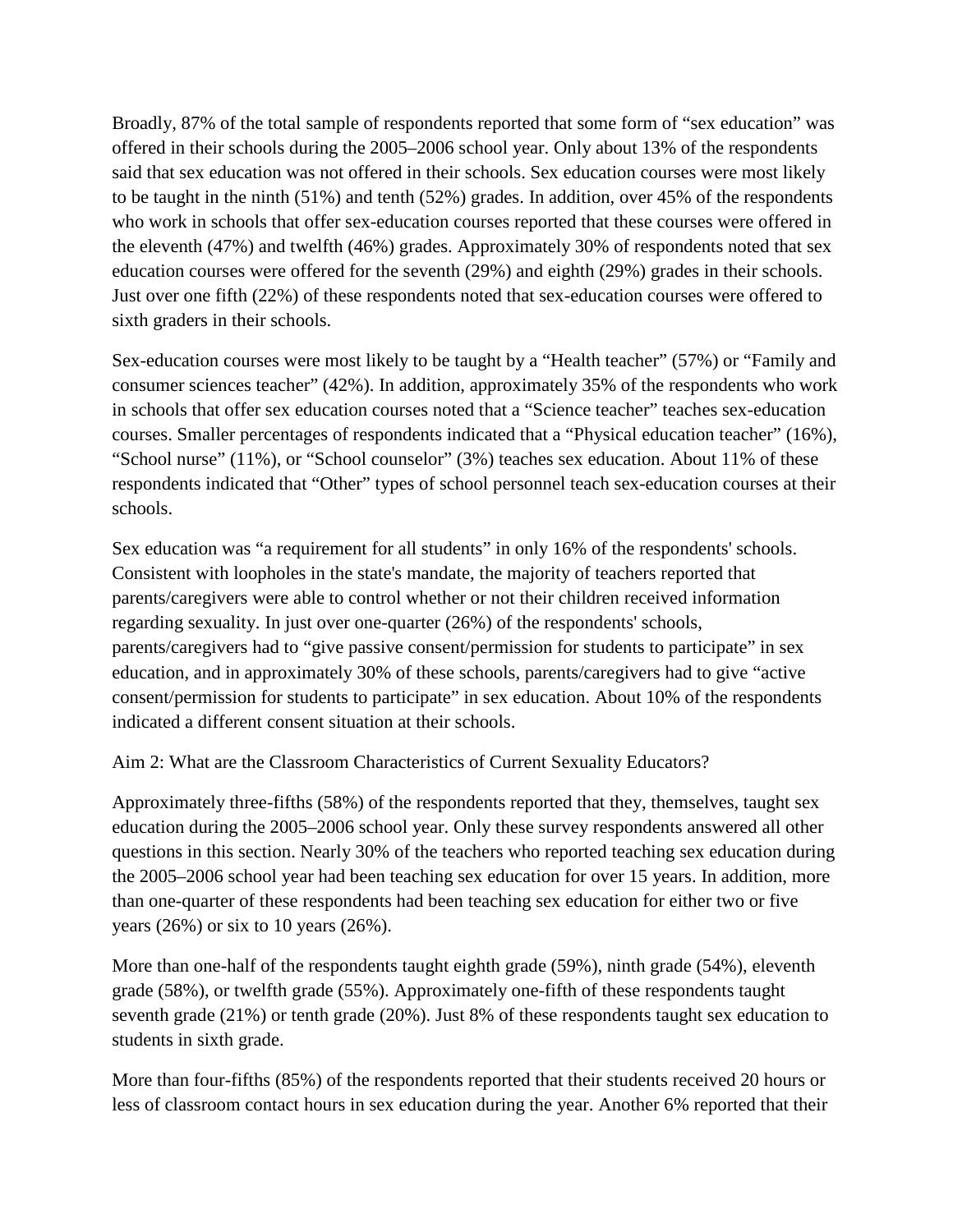students had 21 to 40 contact hours in sex education during the 2005–2006 school year, and a similar percentage (5%) had more than 80 classroom contact hours in sex education.

Approximately three-quarters (74%) of the respondents reported that they spent less than 25% of their classroom time teaching sex education. About 15% of these respondents said that 25–49% of their classroom time was devoted to teaching sex education. Another 5% of these respondents reported they spent 50–99% of their classroom time teaching sex education, and just 2% said that they spent all of their classroom time teaching sex education.

The vast majority (94%) of the respondents reported that they taught sex education as part of another course. Only 3% of the respondents said that they taught sex education as a separate course during the 2005–2006 school year. In addition, 4% of these respondents reported that they taught sex education as specific lessons independent of any course.

More than one-half (52%) of the respondents who reported teaching sex education as part of another course during the 2005–2006 school year said that sex education was combined with a class in "Family and Consumer Sciences." Approximately 30% of these respondents said that sex education was combined with a "Health" class. Twenty-seven percent of these respondents noted that sex education was combined with a "Science" class, and 5% said it was combined with a "Physical Education" course. In addition, 8% of those who reported teaching sex education as part of another course provided "Other" courses with which sex education was combined (and most of these responses indicated LMS as the course that sexuality education was combined with).

Aim 3: What, If Any, Formal Sexuality Education Curricula and Other Materials are Being Used?

More than two-thirds (68%) of the respondents who taught sex education during the 2005–2006 school year reported using an official curriculum to do so. About 32% of these respondents said that they did not use an official curriculum to teach sex education. Those respondents who reported that they did use an official curriculum to teach sex education were next asked, "What curriculum did you use?" The results appear in Table 1 (please note that respondents were asked to mark all applicable responses, so the results in Table 1 do not total 100%). More than one-half (55%) of the instructors who taught sex education using a curriculum reported using a "Locally developed curriculum." More than two-fifths (41%) of these respondents listed "Other" curricula that they used. These other responses are presented in Table 2, both by category/grouping and specific comment.

TABLE 1 Teachers' Reported Curricula Used to Teach Sexuality Education

| Curriculum                | $\%$ |
|---------------------------|------|
| Be Proud! Be Responsible! |      |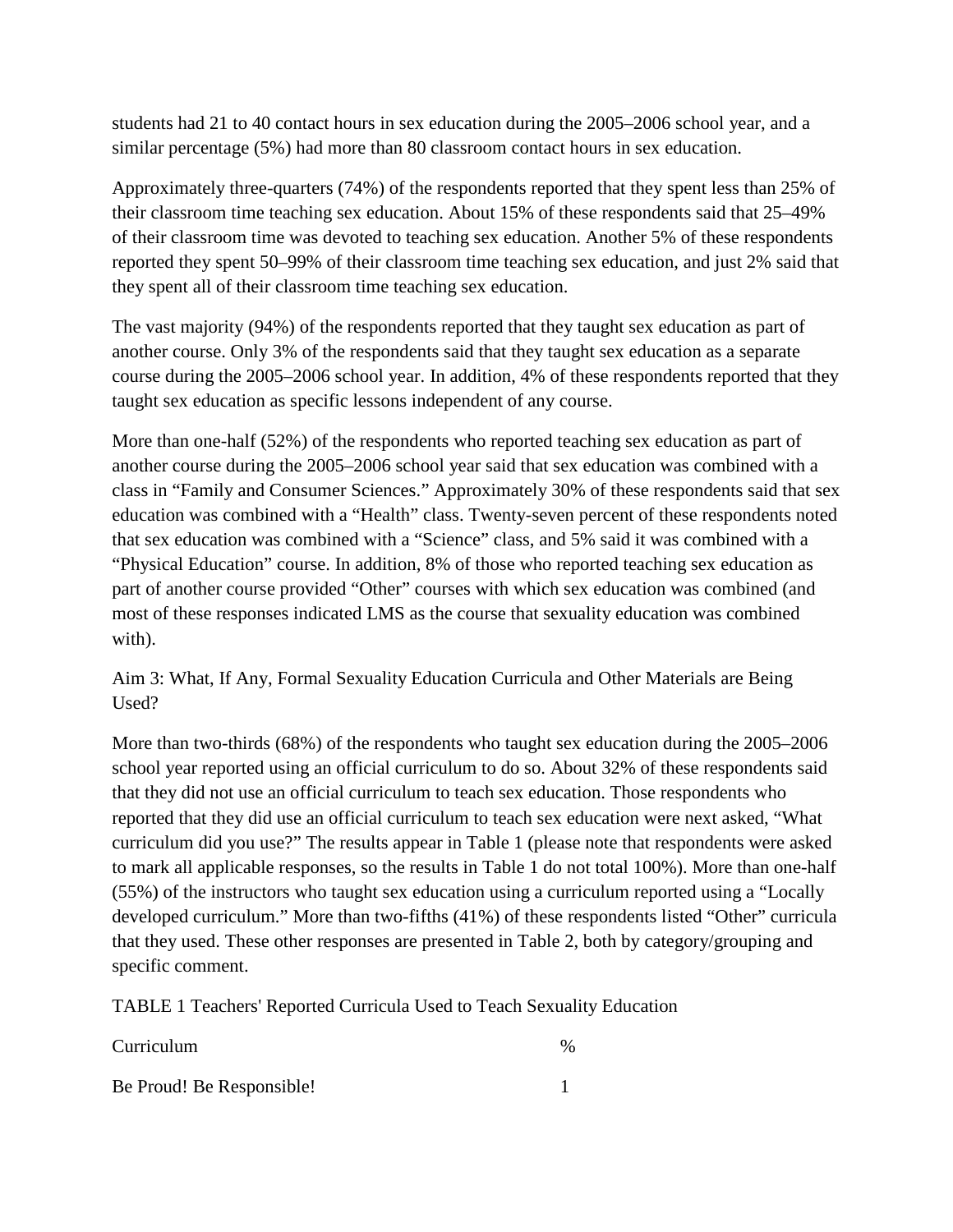| <b>Get Real About AIDS</b>                           |    |
|------------------------------------------------------|----|
| Great to Wait (Florida Abstinence Education Program) | 15 |
| Planned Parenthood curriculum                        | 4  |
| Postponing Sexual Involvement                        | 7  |
| Locally developed curriculum                         | 55 |
| <b>Sex Respect</b>                                   | 6  |
| <b>SIECUS</b> Guidelines                             | 2  |
| Other                                                | 41 |

TABLE 2 Teachers' Reported Curricula Used to Teach Sexuality Education ("Other" Response)

| Response                                                   | Frequency      |
|------------------------------------------------------------|----------------|
| State Guidelines. Curriculum. or Texts for Course          | 25             |
| County/School Board Curriculum                             | 10             |
| Child Development Curriculum/Text                          | 5              |
| <b>Broward County Approved Curriculum</b>                  | 3              |
| <b>Glencoe Health Text Supplement</b>                      | 3              |
| <b>Sunshine State Standards</b>                            | 3              |
| WAIT (from A Women's Place)                                | 3              |
| Be the One                                                 | $\overline{2}$ |
| Game Plan                                                  | $\overline{2}$ |
| Mark Wilcox                                                | $\overline{2}$ |
| Miami-Dade County                                          | $\overline{2}$ |
| <b>Act Smart</b>                                           | 1              |
| As designed by Health Education Department of School Board | $\mathbf{1}$   |
| Baby Think it Over                                         | $\mathbf{1}$   |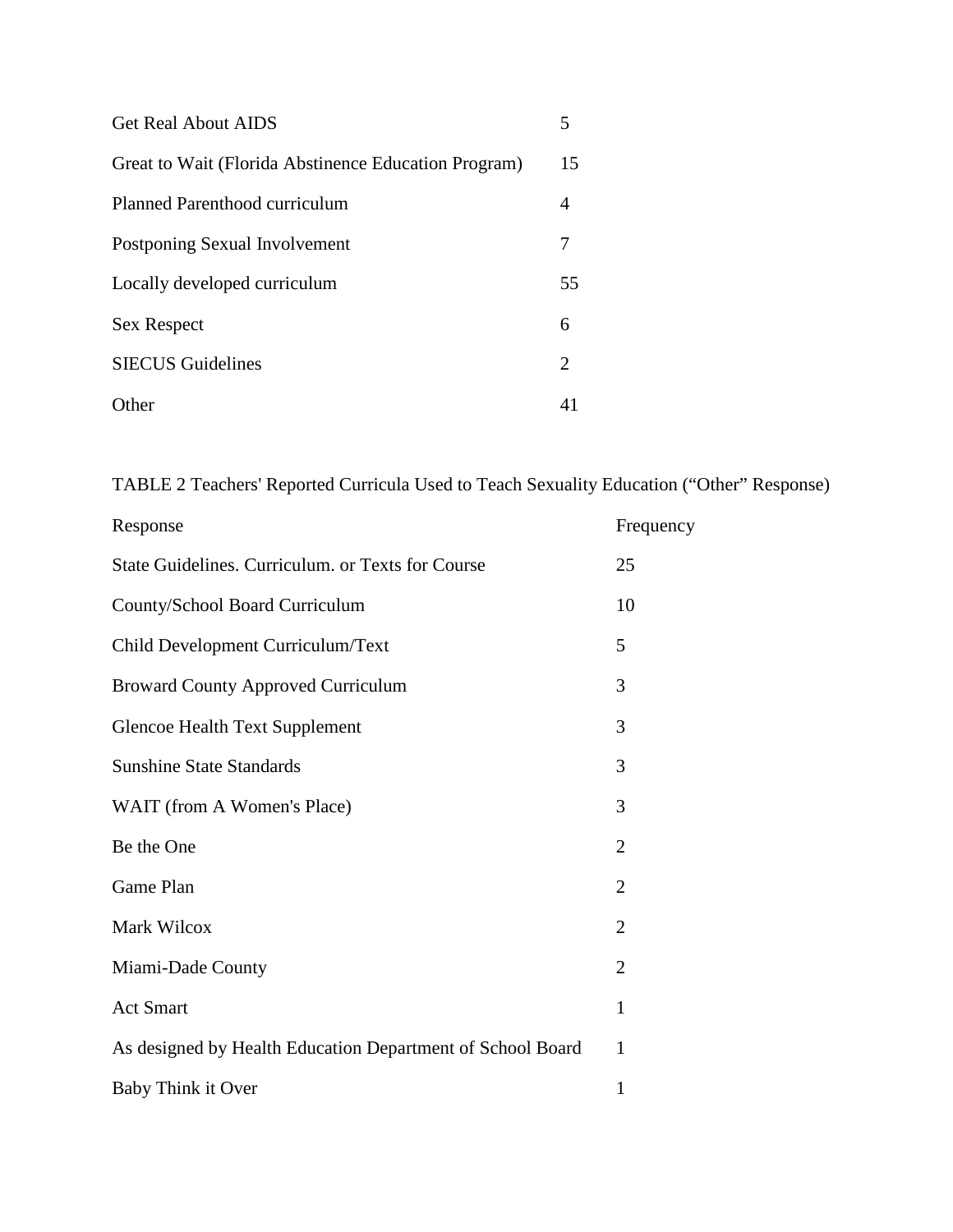| <b>Classroom</b> texts                                     | $\mathbf{1}$  |
|------------------------------------------------------------|---------------|
| County curriculum from 1990 (I update as much as possible) | $\mathbf{1}$  |
| <b>Curriculum Accompanying Text</b>                        | $\mathbf{1}$  |
| <b>DCF</b> Training                                        | $\mathbf{1}$  |
| Developing Child, Married and Family Life                  | $\mathbf{1}$  |
| <b>DOE Life Management classes</b>                         | $\mathbf{1}$  |
| <b>ENABL (Healthy Start Coalition)</b>                     | $\mathbf{1}$  |
| <b>Family Dynamics</b>                                     | $\mathbf{1}$  |
| Family Service Center Agency Representative                | 1             |
| <b>Florida Benchmarks</b>                                  | $\mathbf{1}$  |
| <b>Frameworks for Parenting</b>                            | $\mathbf{1}$  |
| <b>Health Department Curriculum</b>                        | $\mathbf{1}$  |
| Health Teacher MDCPS (middle school)                       | $\mathbf{1}$  |
| Health & Wellness                                          | $\mathbf{1}$  |
| Healthy Babies, Healthy Mothers                            | $\mathbf{1}$  |
| <b>Internet Information</b>                                | $\mathbf{1}$  |
| Life Management Skills                                     | 1             |
| <b>LMS Plans</b>                                           | $\mathbf{1}%$ |
| One for Escambia County                                    | 1             |
| Parenting: Rewards and Responsibility                      | 1             |
| Part of Health Education book                              | 1             |
| Pinellas County Family Life Education Curriculum           | 1             |
| School board approved                                      | 1             |
| Science Curriculum textbook                                | 1             |
| Sexuality and Responsibility                               | 1             |
|                                                            |               |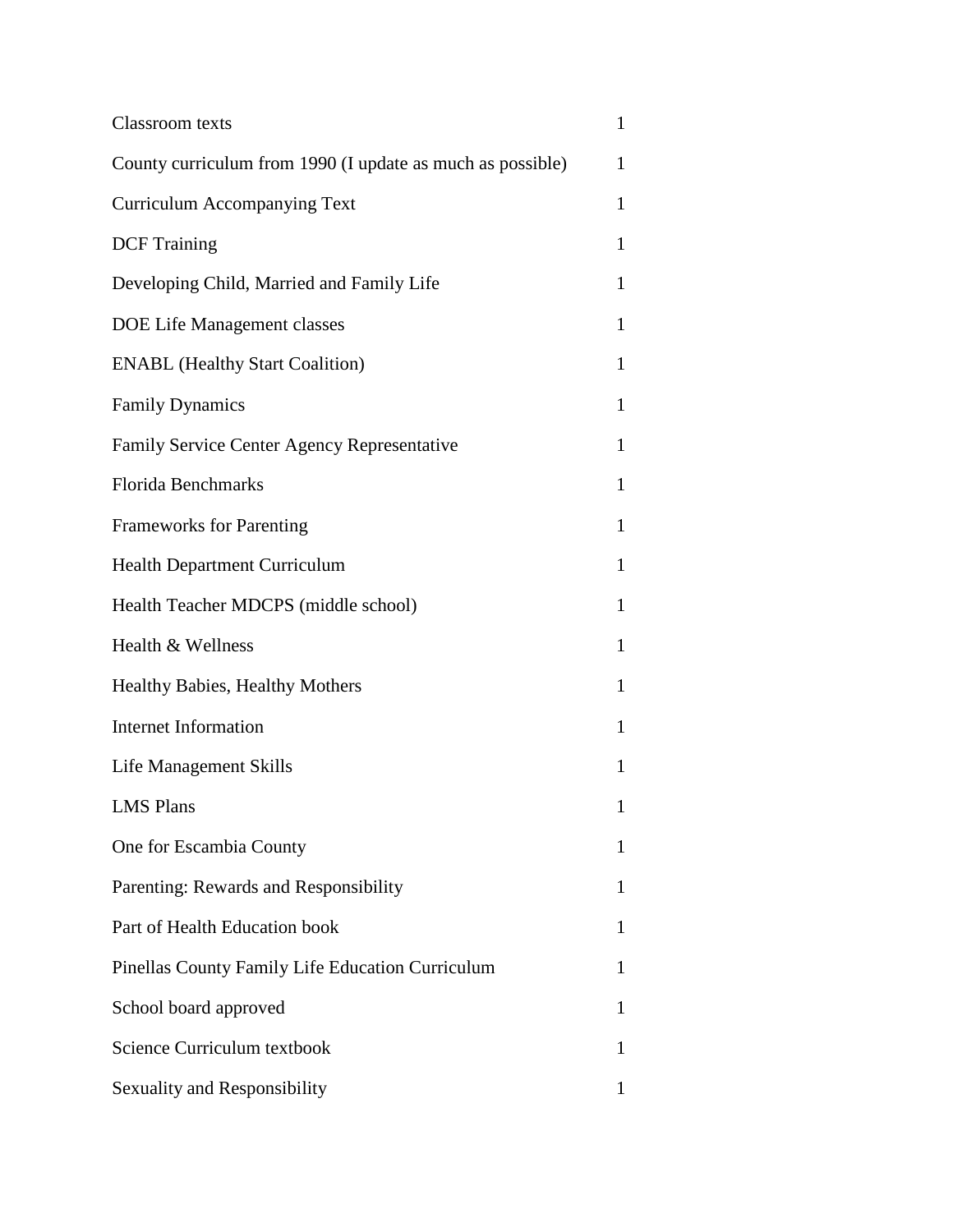| <b>State Course Requirements</b>                   |   |
|----------------------------------------------------|---|
| State Curriculum Guidelines for the specific class |   |
| <b>State of Florida Curriculum</b>                 | 1 |
| St. Johns County "Great to Wait"                   |   |
| Teen Aid                                           | 1 |
| Teen Health                                        | 1 |
| Textbook, County and teacher designed              | 1 |
| Textbook Health-"Making Life Choices"              | 1 |
| "The Developing Child"-Adopted text                |   |
| <b>UF Team Packs</b>                               |   |

In terms of teaching materials, more than one-half of the respondents reported using "Commercial materials" (52%) or 'Materials developed by [the] district" (55%). Approximately 46% of these respondents used materials they developed on their own, and about one-third used "Library materials" (32%) or "Donated or free materials" (37%). Just fewer than 10% of those who taught sex education used "Materials developed by [the] school." In addition, 28% of these respondents note "Other" materials they used to teach sex education. Approximately threefourths of these respondents noted that they had "Diagrams or photos of human reproductive anatomy" (79%) or "Videos/films on sexuality-related topics" (76%). About two-thirds of the respondents reported having "Diagrams or photos of sexually transmitted infections" (65%) or "Statistics on sexual health issues" (64%) as resources. More than one-half of these respondents said they had "Written materials on sexuality" (51%) or "Pamphlets on sexuality-related topics" (53%). About two-fifths of these educators reported having "Books on sexuality-related topics" (41%) or "Internet materials on sexual health-related topics" (39%).

Aim 4: What is the Course Content of Sexuality Education?

## Abstinence

Overall, respondents adhered strictly to the federal guidelines of abstinence-only education (i.e., "Abstinence A-H"). Nearly all of the respondents who taught sex education during the 2005– 2006 school year reported that they taught "that abstinence from sexual activity is the only certain way to avoid out-of-wedlock pregnancy, STIs, and other associated health problems" (97%); "the social, psychological, and health gains to be realized by abstaining from sexual activity" (95%); and, "how to reject sexual advances and how alcohol and drug use increases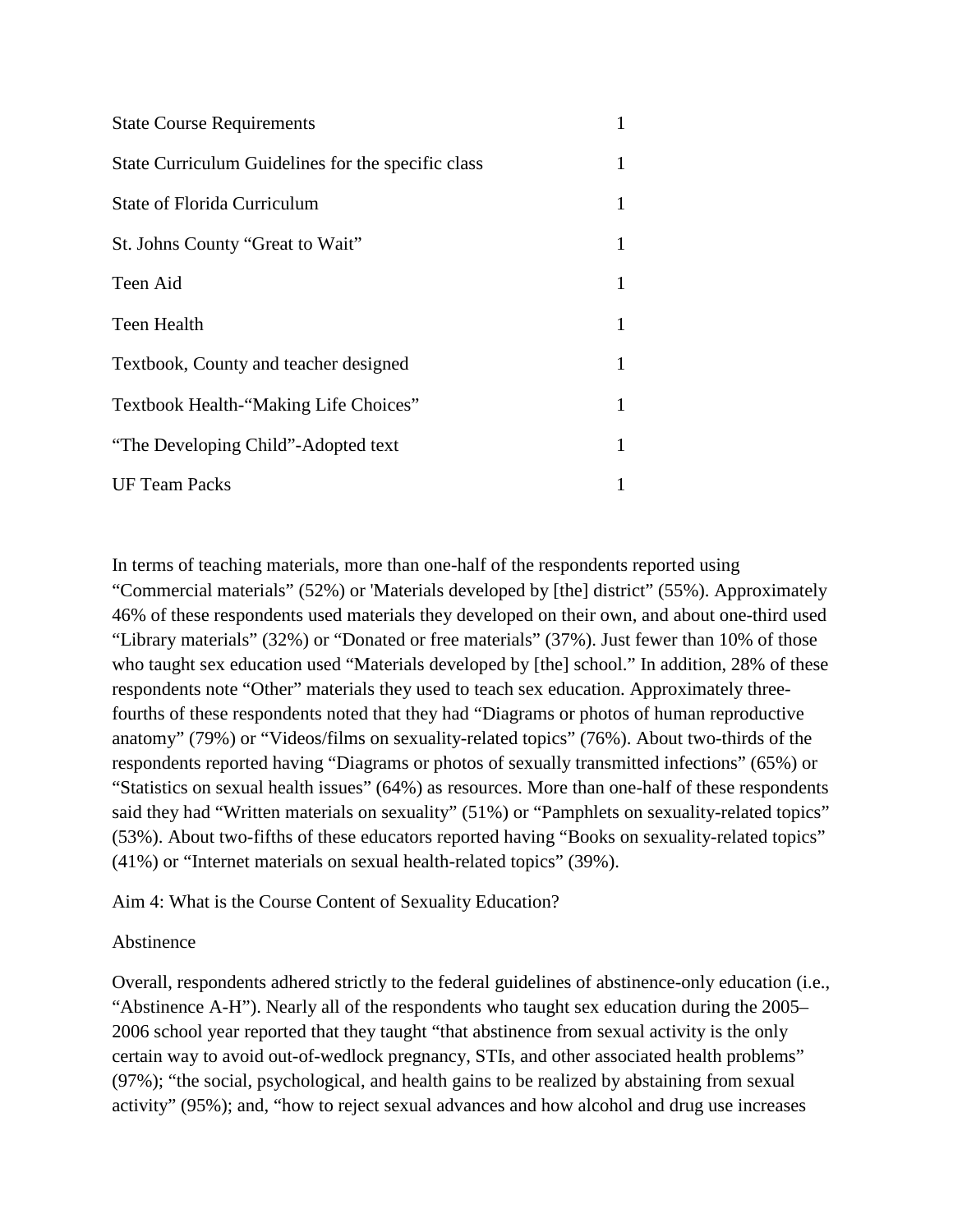vulnerability to sexual advances" (92%). More than 80% of these respondents said they taught "the importance of attaining self-sufficiency before engaging in sexual activity" (85%) and "abstinence from sexual activity outside marriage as the expected standard for all school age children" (82%). Results for all abstinence-related questions may be found in Table 3.

TABLE 3 Teachers' Reported Inclusion of "Abstinence A-H" Topics (from Section 510 of Title V of the Social Security Act)

| In My Classroom, I Teach                                                                        |    | Yes (%) No (%) |
|-------------------------------------------------------------------------------------------------|----|----------------|
| The social, psychological, and health gains to be realized by abstaining from sexual activity.  |    |                |
|                                                                                                 | 95 | 5              |
| Abstinence from sexual activity outside marriage as the expected standard for all school age    |    |                |
| children.                                                                                       | 83 | 18             |
| That abstinence from sexual activity is the only certain way to avoid out-of-wedlock pregnancy, |    |                |
| STIs. and other associated health problems.                                                     | 97 | 3              |
| That a mutually faithful monogamous relationship in context of marriage is the expected         |    |                |
| standard of human sexual activity.                                                              | 70 | 30             |
| That sexual activity outside of the context of marriage is likely to have harmful psychological |    |                |
| and physical effects.                                                                           | 68 | 32             |
| That bearing children out-of-wedlock is likely to have harmful consequences for the child, the  |    |                |
| child's parents, and society.                                                                   | 72 | 28             |
| Young people how to reject sexual advances and how alcohol and drug use increases               |    |                |
| vulnerability to sexual advances.                                                               | 92 | 8              |
| The importance of attaining self-sufficiency before engaging in sexual activity.                | 85 | 15             |

## Human Development

Respondents reported that the most widely covered topics within the category of human development were "Reproduction" (97%), "Puberty" (91%), and "Sexual anatomy and physiology" (89%). The topic least likely to be covered in this category was "Sexual orientation"—less than one-third (29%) of the respondents covered this topic.

## Personal Skills

Respondents reported that the most widely covered topics within the category of personal skills were "Decision making" (97%), "Communication skills" (93%), and "Values" (93%). The topic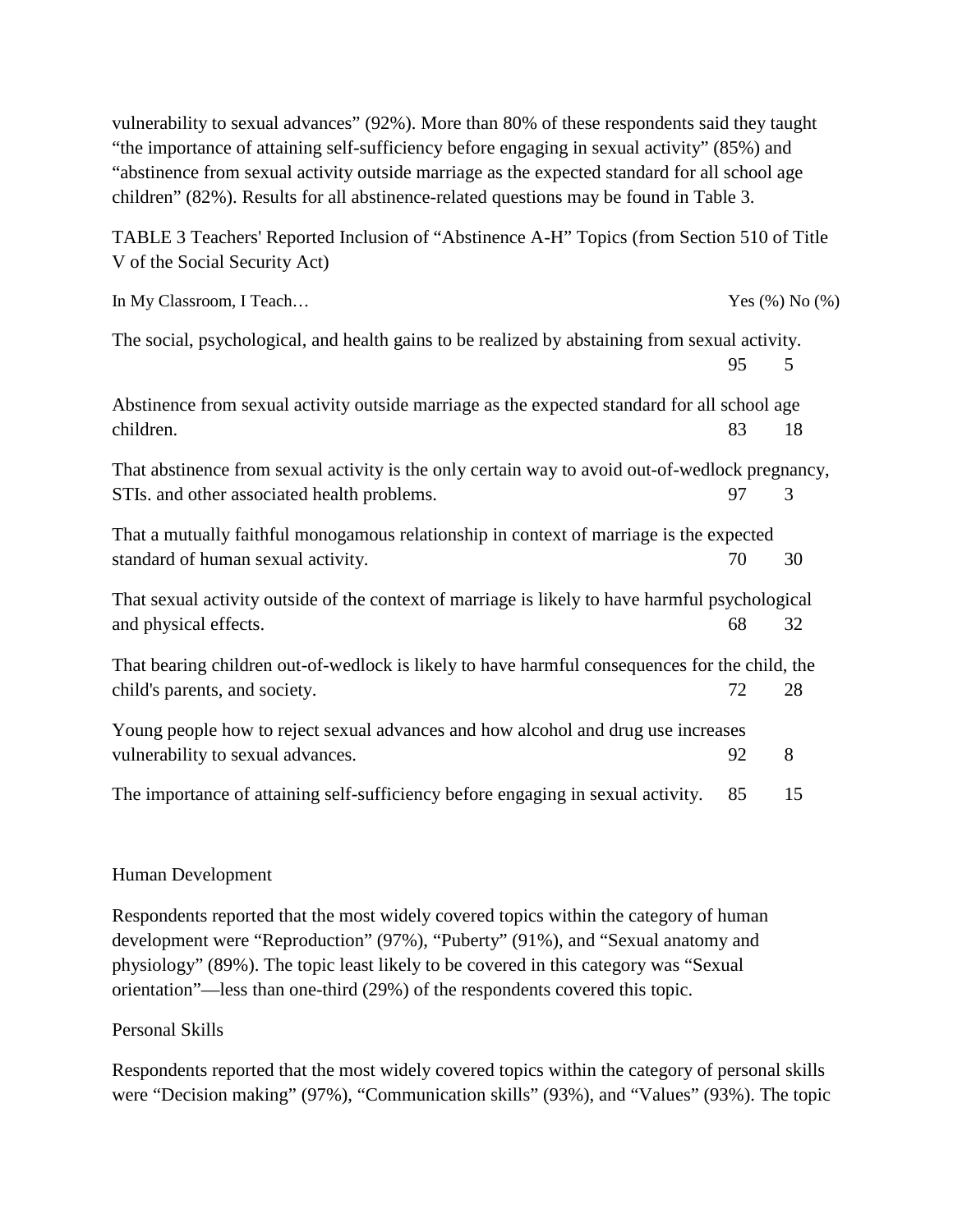least likely to be covered in this category was "Negotiation"—less than three-fifths (59%) of the respondents covered this topic.

# Relationship Topics

All of the topics presented in the relationship category were covered by more than three-quarters of the respondents. Respondents reported that the most widely covered topics within the category of relationships were "Families" (91%), "Friendship" (89%), and "Love" (89%). The topic least likely to be covered in this category was "Raising children"—about three-quarters (79%) of the respondents covered this topic.

# Sexual Behavior

Only two of the topics in the category of sexual behaviors were covered by more than one-half of the respondents. Respondents reported that the most widely covered topics within the category of sexual behavior were "Abstinence" (98%) and "Human sexual response" (56%). The topics least likely to be covered in this category were "Masturbation" (27%), "Shared sexual behavior" (21%), "Sexual dysfunction" (17%), and "Sexual fantasy" (10%).

# Sexual Health

Respondents reported that the most widely covered topics within the category of sexual health were "HIV/AIDS" (99%), "Sexually transmitted diseases" (97%), and "Reproductive health" (88%). The topic least likely to be covered in this category was "Abortion"–about two-fifths (42%) of the respondents covered this topic.

# Aim 5: Are Training and Assistance Available to Sexuality Educators?

The final subset included a series of five questions about training in sex education and the kinds of assistance respondents might be interested in receiving. The first question in this section asked the respondents whether they have ever received any formal training to teach sexual education. Slightly more than one-half (54%) of the respondents reported that they had received formal training to teach sex education, while 46% had not. Table 4 shows the response rates for teachers' reported training in various sexuality education topics.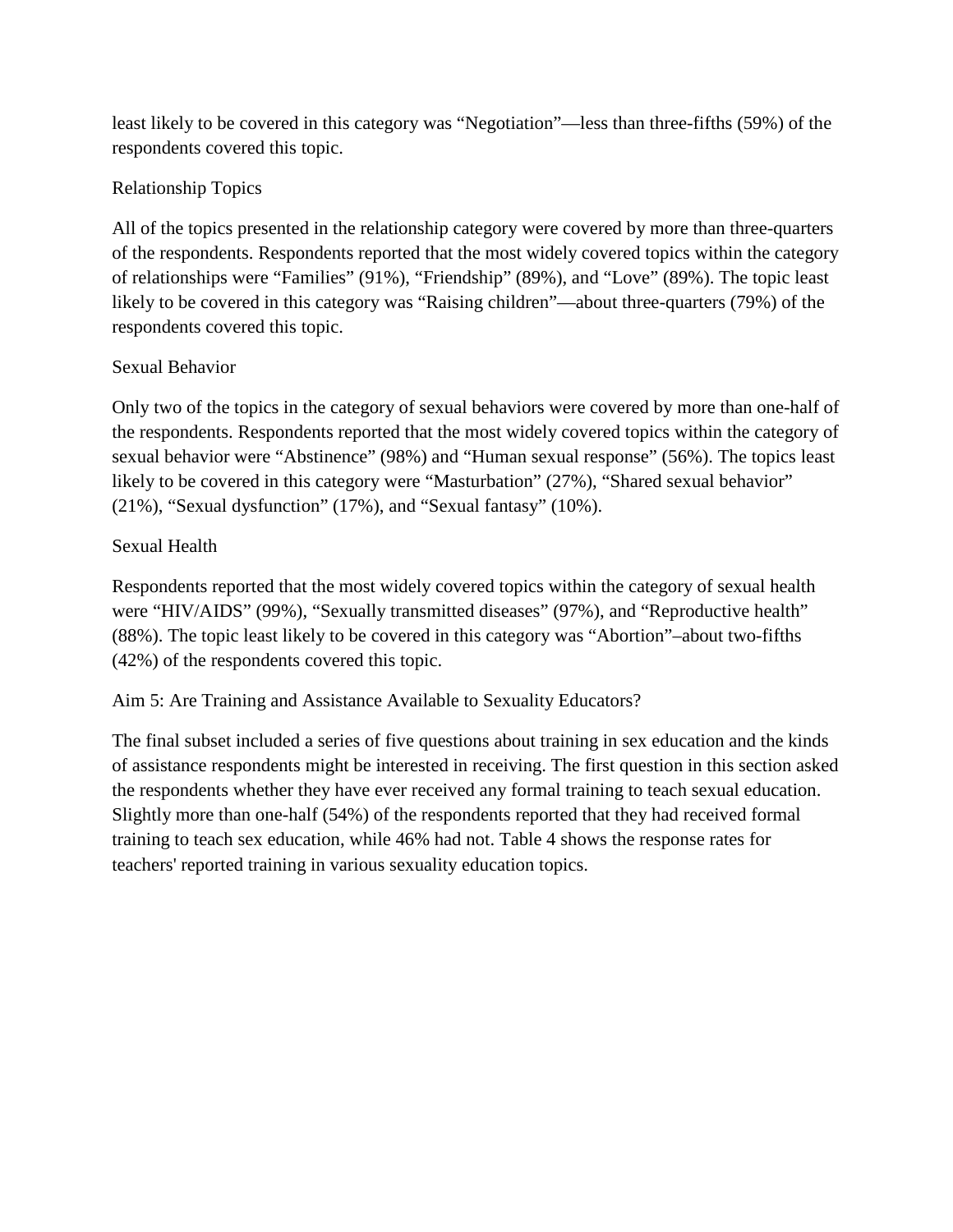|                   | Within the last year $(\%)$ |    |    | Within the last two (%) years More than two years (%)ago Never received training in topic (%) |
|-------------------|-----------------------------|----|----|-----------------------------------------------------------------------------------------------|
| Human development | 8                           | 11 | 76 |                                                                                               |
| Personal skills   | 8                           | 12 | 72 | 8                                                                                             |
| Relationships     |                             |    | 74 | 11                                                                                            |
| Sexual behavior   | 9                           | 13 | 67 | 12                                                                                            |
| Sexual health     | 12                          | 14 | 68 |                                                                                               |

## TABLE 4 Teachers' Reported Sexuality Education Training (Among Teachers Who Reported Receiving Training)

Most of the respondents who had received formal training in sex education received that training "More than two years ago." Approximately three-quarters of these respondents received training in "Human development" (76%), "Personal skills" (72%), or "Relationships" (74%) more than two years ago. Respondents were more likely to have received recent training in "Sexual health." A total of about one-fourth of these respondents said that they had received formal training in sexual health "Within the last year" (12%) or "Within the last 2 years" (14%). Approximately one-eighth (12%) of these educators "Never received training" in "Sexual behavior."

Approximately three-fifths (61%) of the survey respondents said they would be interested in receiving more training in sex education. Just over one-fourth (26%) of the respondents reported that they would not be interested in receiving more training in sex education, and nearly 14% said they "Don't know" if they'd be interested in training.

The final question asked respondents: "What kinds of assistance, if any, would help you discuss each of the following topics?" and presented a list of topic categories covered in a sex-education course. Nearly one-half (48%) of the respondents would find "Accurate Information" helpful in discussing "Sexual health" in the classroom. Almost two-thirds (65%) of these educators would find "Teaching materials" helpful in discussing "Relationships" in the classroom and one-half (50%) of the respondents thought assistance in the form of "Teaching strategies" would be useful in discussing this topic. The respondents were mostly likely to say that assistance was not needed in discussing "Human development" (21%).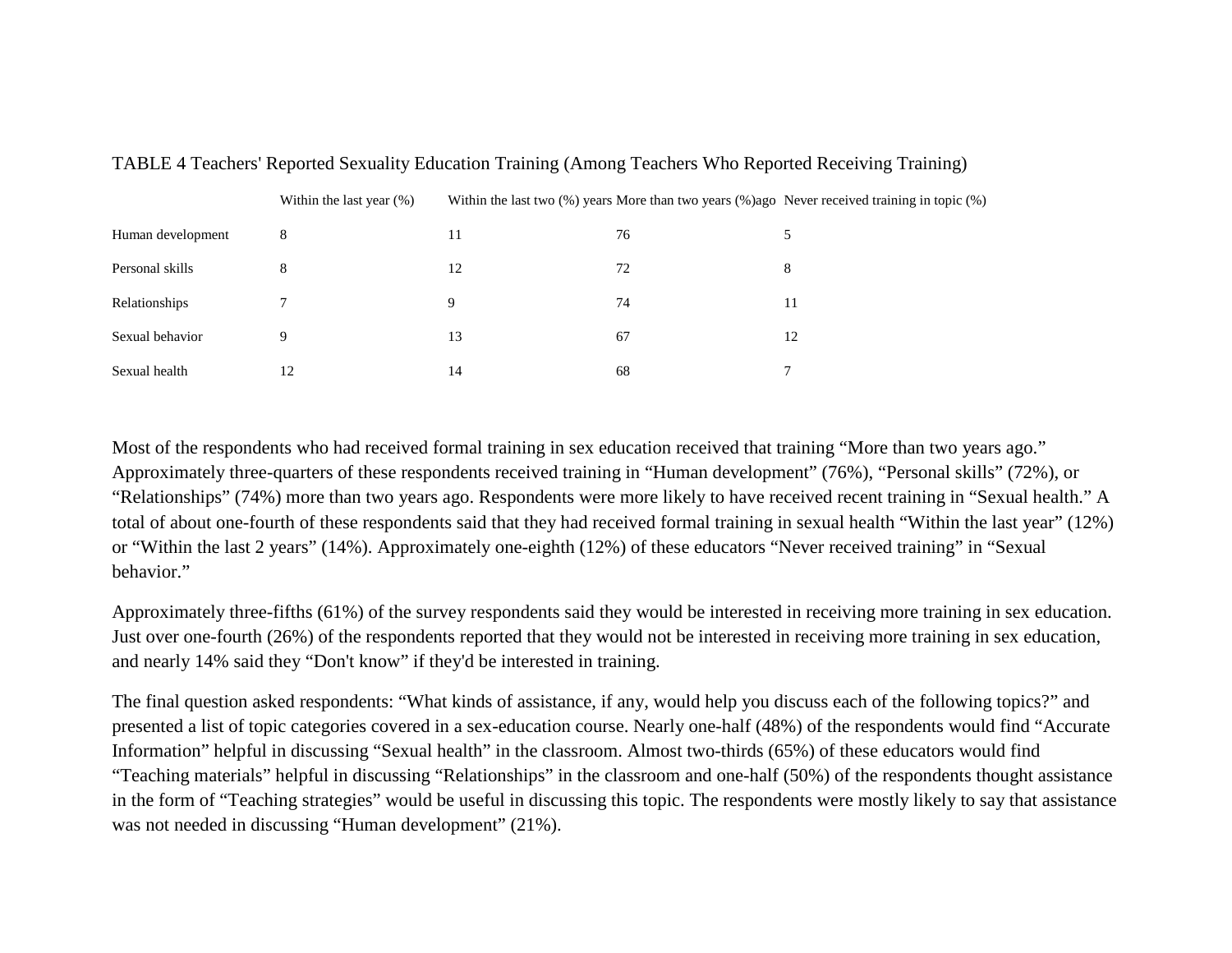#### DISCUSSION

The majority of Floridian teachers who responded to the survey were female, over the age of 40, White, certified in "Family and Consumer Sciences," and held Bachelor's or Master's degrees. According to these individuals, sexuality education was offered in most schools during the 2005–2006 school year and was most often taught in the ninth or tenth grade by either a "Health" or "Family and Consumer Sciences" teacher. A fair number of current sexuality educators had been teaching for over 15 years. The majority had been teaching sexuality education between two and ten years, and most taugh eighth through twelfth grades. Discussions the of major issues reported by teachers regarding sexuality education in Florida's public schools, as well as study limitations, are reported individually in the following sub-sections.

#### Limited Access to Sexuality Education

Overall, sexuality education was a requirement for all students in only a small percentage of schools. Most often the situation was that parental consent, either active or passive, was required. This is of concern in that a limited number of students may actually have had access to information based on the decisions of their parents and guardians. Although the vast majority of parents in previous studies have expressed support for school-based sexuality education, and relatively few students may actually be "opted out" by their parents, any students who are barred access to sexuality-education classes may realistically be deprived of one of the few opportunities in which to gain this information. The Office of the Surgeon General (2001) states that it is the responsibility of a community to ensure that all of its members have access to medically accurate and culturally appropriate sexuality education.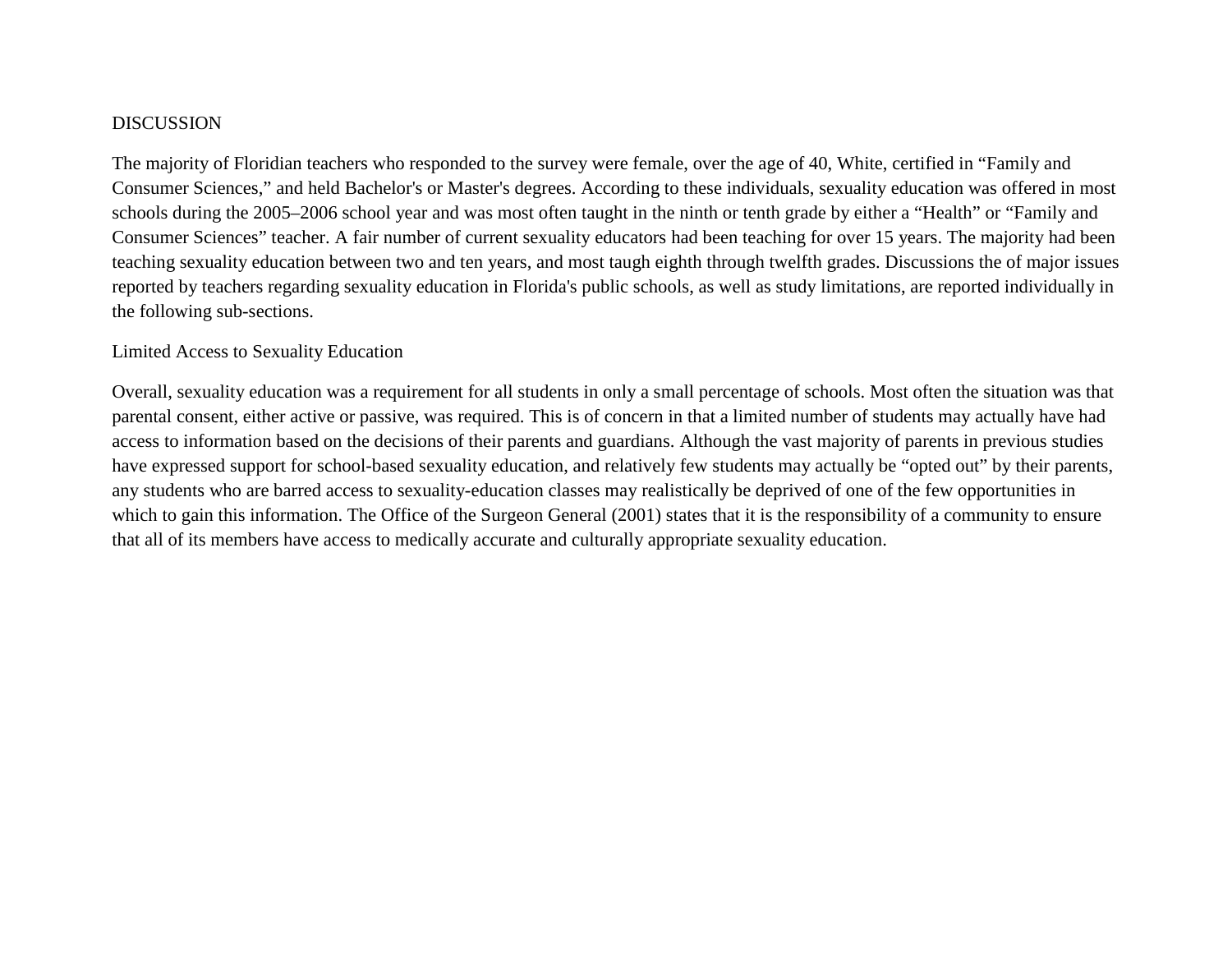#### Late Onset of Sexuality Education

Relatively few teachers reported teaching sexuality education in middle school (sixth to eighth grades). The Office of the Surgeon General (2001, p. 15) recommends that schools should "(p)rovide access to education about sexual health and responsible sexual behavior that is thorough and wide-ranging, begins early, and continues throughout the lifespan." Additionally, SIECUS (2004) advises that age-appropriate sexuality-education messages should begin to be delivered as early as kindergarten and continue through middle childhood (ages 5–8, early elementary school), preadolescence (ages 9–12, later elementary school), early adolescence (ages 12–15, middle school/junior high school), and adolescence (ages 15–18, high school). According to the teachers in our sample, students in Florida are being exposed to school-based sexuality education relatively late which may be detrimentally impacting their sexual health.

## Limited Time Devoted to Sexuality Education

Most educators reported that students received less than 20 hours of classroom contact time during the 2005–2006 school year; these educators spent less than 25% of classroom time on sexuality education; and sexuality education was most often taught as part of another course. Ideally, according to SIECUS (2004, p. 79), comprehensive sexuality education programs would cover all 39 topics included in their formal guidelines. However, in reality, constraints on time and resources are serious issues for school teachers and, although teachers reported high rates of covering many sexuality-related topics, all issues may simply not be covered in depth or breadth. Educators with this dilemma may choose the topics they cover based on the amount of time and resources available and/or the needs of the students. This may be best facilitated by systematically communicating with students and asking which concepts, topics, and developmental messages are most important to them.

#### No Standardization or Regulation of Curricula

In terms of curricula and materials used, most sexuality educators reported use of an official curriculum; however, it remains fairly unclear as to what an "official curriculum" is. For example, more than half of educators used a "locally developed curriculum." In reality, this could be anything; indeed, in qualitative comments on our surveys, teachers reported using everything from formal state or local guidelines to "Internet information" and "County curriculum from 1990 which I update as much as possible" (Table 2). In short, there appears to be absolutely no uniformity in terms of underlying value systems or philosophical foundations for sexuality education in Florida. For better or for worse, the law leaves the determination of curriculum content, including curricula for sexuality education, up to individual school systems (Office of the Surgeon General, 2001). However, individual states and local systems may or may not set minimum standards. SIECUS (2004, p. 84) advocates that, at a bare minimum, all curricula should be reviewed closely in order to ensure that key concepts and topics are covered,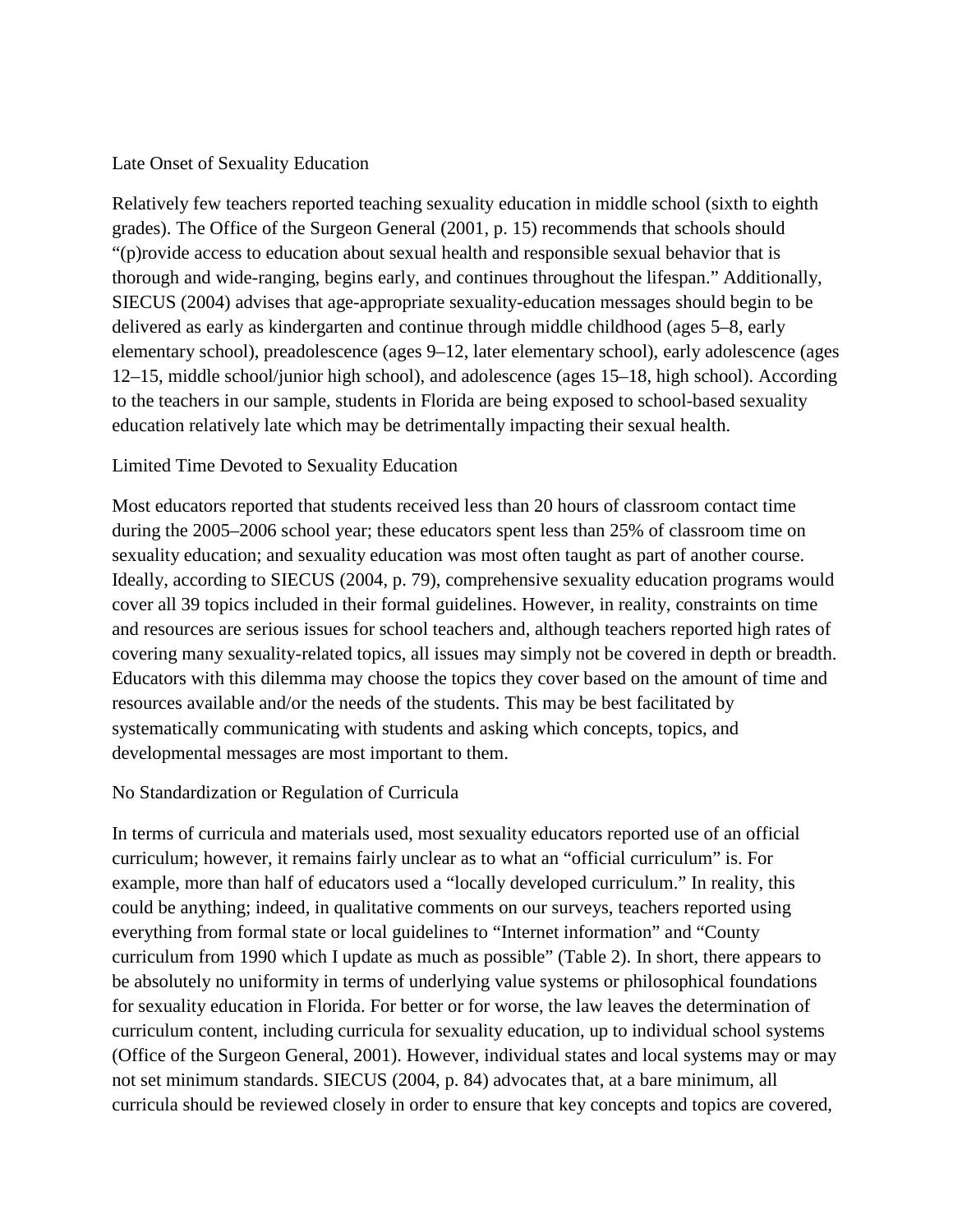the information is medically accurate, culturally and developmentally appropriate, and that the materials are not based on fear or shame. The organization also provides curriculum evaluation tools in their guidelines to assist policy makers and educators with this daunting task. In Florida, thus far, such a "minimum standards" evaluation has not yet taken place and is desperately needed.

## Lack of Teacher Training

Slightly more than half of teachers have been formally trained in teaching sexuality education, and almost all of those more than two years ago. These figures are similar to other abysmally low estimates of training in other studies (Price, Kirchofer, Telljohann, & Dake, 2003). According to the SIECUS Guidelines (2004, p. 19) "(s)exuality education should be taught by specially trained teachers who… must receive training in human sexuality, including the philosophy and methodology of sexuality education." The Office of the Surgeon General (2001) also recommends that all professionals who deal with sexual issues be provided with adequate training and that they should be encouraged to use the training.

The lack of training among teachers in Florida is concerning because, for many youth, they will be the first and only point of contact for accurate information regarding sexual health. In addition, untrained teachers may be uncomfortable or simply unable to answer questions students have regarding sexual health (Price et al., 2003). Encouragingly, most teachers in our sample reported that they are interested in receiving more training. Comprehensive training efforts for teachers throughout the state would ultimately benefit both teachers and students. In terms of assistance, teachers in our sample reported that accurate information for discussing sexual health and teaching materials and teaching strategies for discussing relationships would be most helpful. It will be up to the state and local systems to determine whether or not such training and assistance will be provided to teachers who are reportedly in great need.

## Inconsistent and Unclear Classroom Content

Although there is ample evidence that the majority of Americans favor some form of sexuality education in public schools (Smith, 2000), as well as proof of the success of comprehensive school-based sexuality–education programs (Kirby, 2001, 1999), the issue of the actual content of sexuality education programs remains highly controversial for many, including teachers. This was reflected in our sample. It was not surprising to us that abstinence was covered more often than any other topic among teachers in our sample, particularly given the "stress abstinence" policy within the state and the amount of federal funding which Florida receives for abstinenceonly education. The vast majority of our survey respondents adhered strictly to the federal requirements for abstinence-only education (i.e., "Abstinence A-H"). Abstinence is inarguably a fundamental component of any comprehensive sexuality education program. Overall, Kirby (1999, 2001) found that educational programs that emphasized abstinence, but also included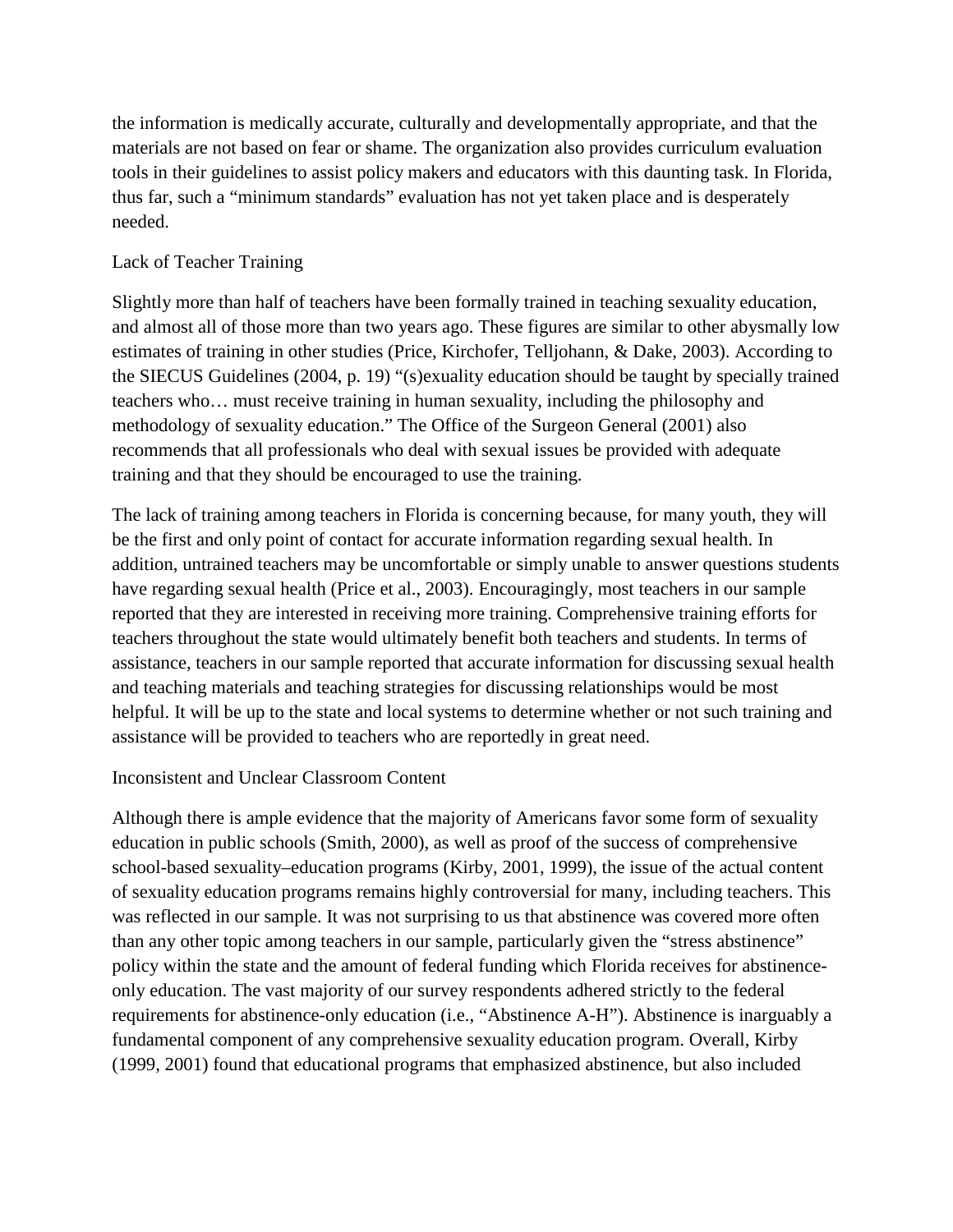information on condoms and other forms of protection, have proven to be significantly more effective in delaying sexual debut and risky behaviors than abstinence-only programs alone.

It is noteworthy that a substantial number of teachers reported providing some form of information on a wide array of topics other than abstinence. Of great concern, however, is that the content (and quality) of the information being taught remains completely unclear. Further qualitative inquiry in this area of research is urgently needed. Although teachers report providing information on many topics, such as "contraception," it may actually be confusing to students if presented simultaneously with stringent "Abstinence A-H" content. Such approaches may actually result in doing more harm than good when students are presented with conflicting messages. Given the volatile climate in many school districts, teachers may also choose to stick with topics that are "safer," or less controversial, out of necessity. For example, within the domain of human development, "reproduction," "puberty," and "sexual anatomy and physiology" were most often covered while "sexual orientation" was covered least. Sexual orientation, in particular, is a salient issue in adolescence and the stigma and discrimination that youth may experience as a result of their actual or perceived sexual behaviors, orientation, or identity may have a significant and negative impact on their overall health and wellbeing (Office of the Surgeon General, 2001). Additionally, Santelli and colleagues (2006) recommend that programs should make a concerted effort to focus on the special needs of at-risk groups in the classroom and community (such as youth who may be gay, lesbian, bisexual, transgender, and/or questioning their sexualities).

As another example, within the domain of sexual health, "HIV/AIDS," "STIs," and "reproductive health" were most likely covered, while "abortion" was barely covered at all. Abortion is likely one of the most contentious topics in sexual health, particularly in relation to young adults. However, providing accurate and comprehensive information on abortion is extremely important due to the fact that a higher proportion of adolescent pregnancies conclude in abortion (29%) than do pregnancies for women over age 20 years (21%) (Office of the Surgeon General, 2001). The SIECUS Guidelines (2004) recommend that, at the very least, ageappropriate messages should be delivered to youth which cover the full range of realistic options for women who become pregnant (birth, adoption, and abortion), as well as referrals for where students can acquire more information.

#### Study Limitations

As with all research, the findings from this assessment must be interpreted considering their limitations. Mail-based random sampling techniques have proven to be problematic in previous studies on sexuality education and sexual behaviors, mainly due to low response rates (Delbanco, Lundy, Hoff, Parker, & Smith, 1997; Dodge, Sandfort, Yarber, & de Wit, 2005; Weinberg, Lottes, & Shaver, 2000). Our response rate of approximately 25% is typical for mail-based surveys but still relatively low. Many factors may affect the response rate to a survey and, in our case, there were three factors that almost certainly reduced the rate of response. First, potential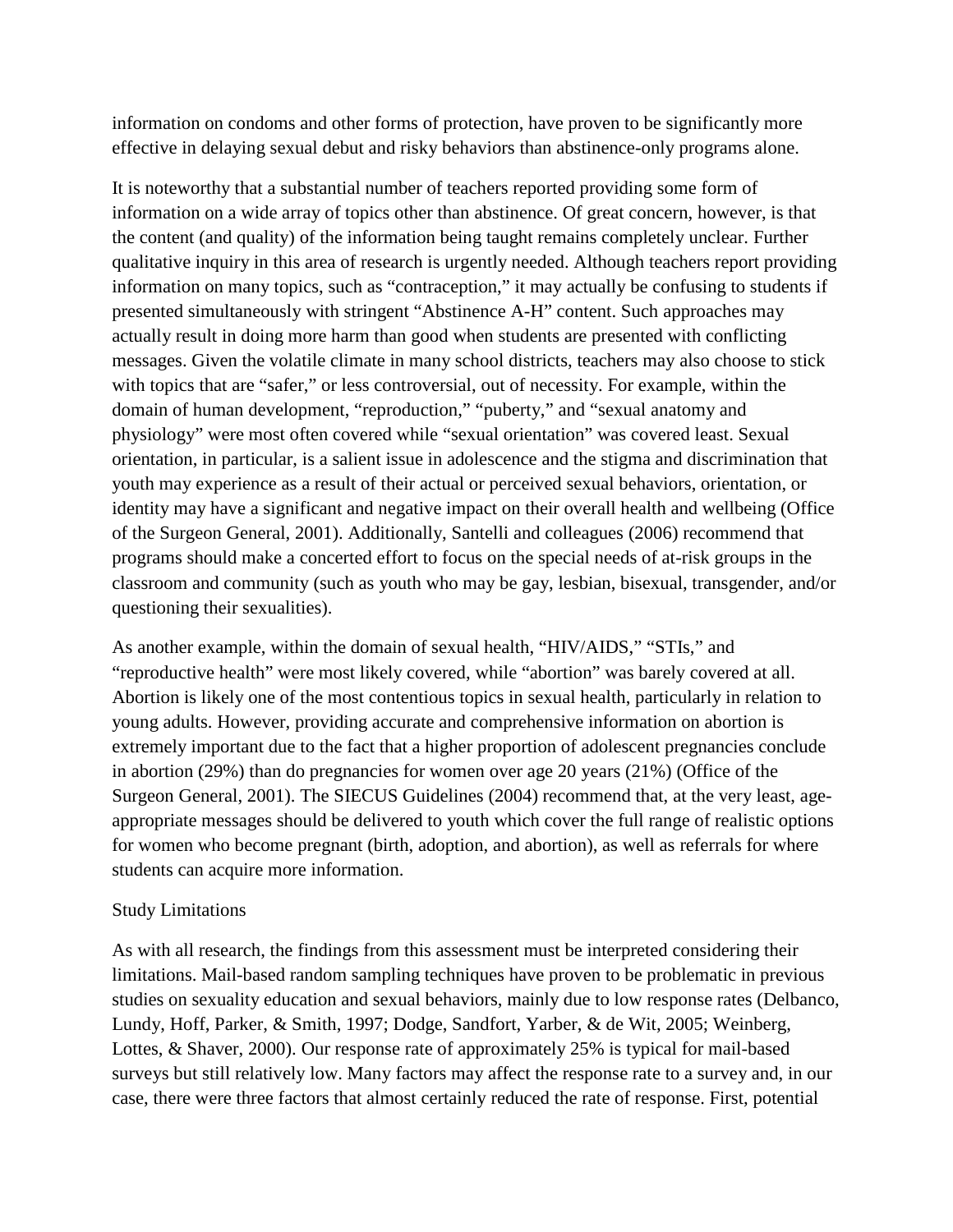respondents are less likely to complete a survey if they feel that the topic is sensitive. It is very likely that many of the teachers who were sent survey packets were reluctant to share that information given the volatile context surrounding sexuality education in Florida. Second, the length of the survey may have affected response rates as it contained numerous detailed, multipart questions. Many teachers were likely reluctant to spend the time answering all of the questions. Finally, the survey was distributed just as teachers were completing the school year (May 2006). Most teachers were busy completing their grading, and it is likely that completing the survey was not their first priority or they had left their schools before completing the survey.

Last, using a cross-sectional method, it is possible that a survey may not have fully assessed complex and dynamic factors that are reflective of school-based sexuality-education programs. For example, the limited operationalization of concepts such as topics covered in the classroom on a brief one-time questionnaire did not allow us to assess the content and quality of such instruction even if previously a particular topic (for example, gender roles) was reportedly covered. Future research endeavors in Florida would greatly benefit from a more in-depth investigation of the individual sections of our survey than we were able to employ in our samples through ongoing and additive research.

#### CONCLUSIONS AND RECOMMENDATIONS

In a recent policy statement, the American Public Health Association (2006) recommended that evidence-based sexuality education programs be available to all students in order to ensure the promotion of responsible sexual health among youth in the United States. These recommendations include requiring local school districts to plan and implement comprehensive sexuality education as an integral part of comprehensive K–12 health education (American Public Health Association, 2006 pp. 23–24). Specifically, the information taught should be scientifically and medically accurate, based on evidence, and should be consistent with community standards but implemented in a "non-judgmental" manner that remains value-aware and does not impose religious beliefs on students. In addition, the content should be "age, developmentally, linguistically, and culturally appropriate" and should be taught only by teachers who have been specially trained in the content. Last, schools should be required to make this information available to all students unless a parent makes a specific request to withhold this opportunity from the student (i.e., "opt-out"). According to the teachers who responded to our survey, the policymakers, legislators, and others involved in decisionmaking surrounding sexuality education in Florida have failed on all counts of these recommendations.

Overall, participants reported numerous barriers to providing comprehensive sexuality education in Floridian schools. Even though the vast majority of teachers (87%) acknowledged that sexuality education, in some form, took place in their schools, it was most often afforded little time, occurred late in the students' academic career, had little to no uniformity in terms of what was taught and who was teaching it, had no standards in terms of training or quality assurance, was not accessible to all students, and may not adequately address the realistic needs of students.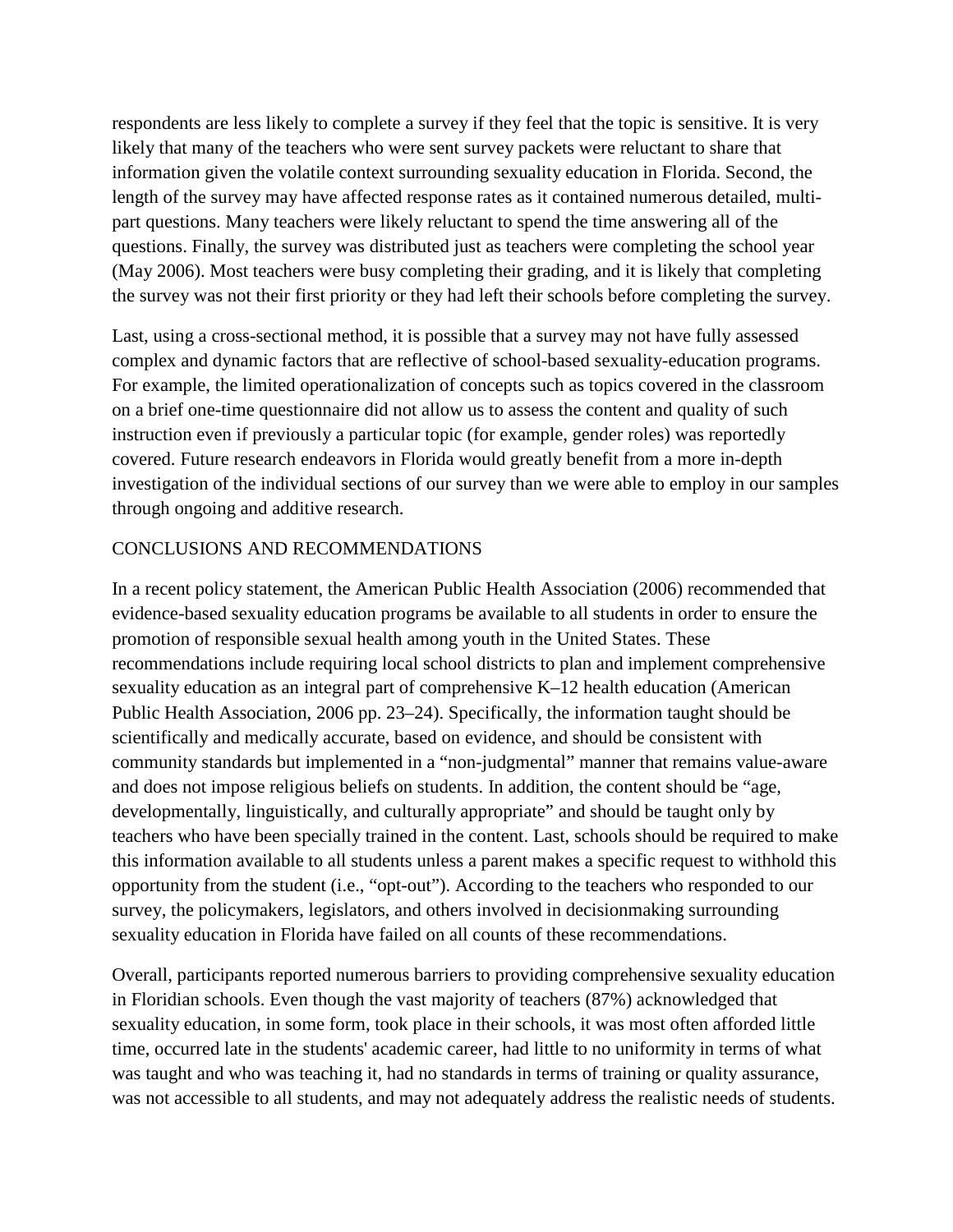In order to remedy the current situation, state organizations and advocacy groups located within the state may consider initiating campaigns to promote comprehensive sexuality education in Florida's public schools. Such initiatives may be comprised of public health experts, governmental officials, school personnel, parents, students, and other stakeholders and should determine the direction of how to best implement more comprehensive strategies within the state of Florida, given its unique social and cultural context.

We gratefully acknowledge funding for this study from The Picower Foundation, Palm Beach, Florida. We would like to express our deepest appreciation for the efforts of our Scientific Advisory Committee and Community Advisory Committees. In addition, we wish to sincerely thank Dr. Michael Scicchiatano, Dr. Tracy Johns, Ms. Janet Heffner, and the staff of the Florida Survey Research Center (FSRC) at the University of Florida. Without the insight, expertise, and hard work of our partners in the committees and the FSRC, this study would not have been possible. Last, we would like to give a special thanks to Omar Martinez's grandmother, Mrs.Miguelina Garcia of Hialeah, Florida, for her assistance during the process of translating our study materials into Spanish.

## **REFERENCES**

1. Albert, B. 2004. American opinion on teen pregnancy and related issues 2003, Washington, D.C.: National Campaign to Prevent Teen Pregnancy.

2. American Public Health Association-Association News. 2006. 2005–10 Sexuality education as part of a comprehensive health education program in K–2 schools Retrieved October 13, 2006, from<http://www.apha.org/legislative/policy/2005/2005–10.pdf>

3. Bleakley, A., Hennessy, M. and Fishbein, M. 2006. Public opinion on sex education in U.S. schools. Archives of Pediatrics and Adolescent Medicine, 160: 1151–1156.

4. Delbanco, S., Lundy, J., Hoff, T., Parker, M. and Smith, M. 1997. Public knowledge and perceptions about unplanned pregnancy and contraception in three countries. Family Planning Perspectives., 29: 70–75.

5. Dodge, B., Sandfort, T. G. M., Yarber, W. L. and de Wit, J. B. F. 2005. Sexual health among male college students in the United States and the Netherlands. American Journal of Health Behavior., 29: 172–182.

6. Eng, T. R. and Butler, W. T. 1997. The hidden epidemic: Confronting sexually transmitted diseases, Washington, D.C.: National Academy Press.

7. Florida Department of Health. 2003. Florida HIV/AIDS annual report. Retrieved November 19, 2005, from [http://www.doh.state.fl.us/disease\\_ctrl/aids/trends/epiprof/AnnualRpt2003.pdf](http://www.doh.state.fl.us/disease_ctrl/aids/trends/epiprof/AnnualRpt2003.pdf)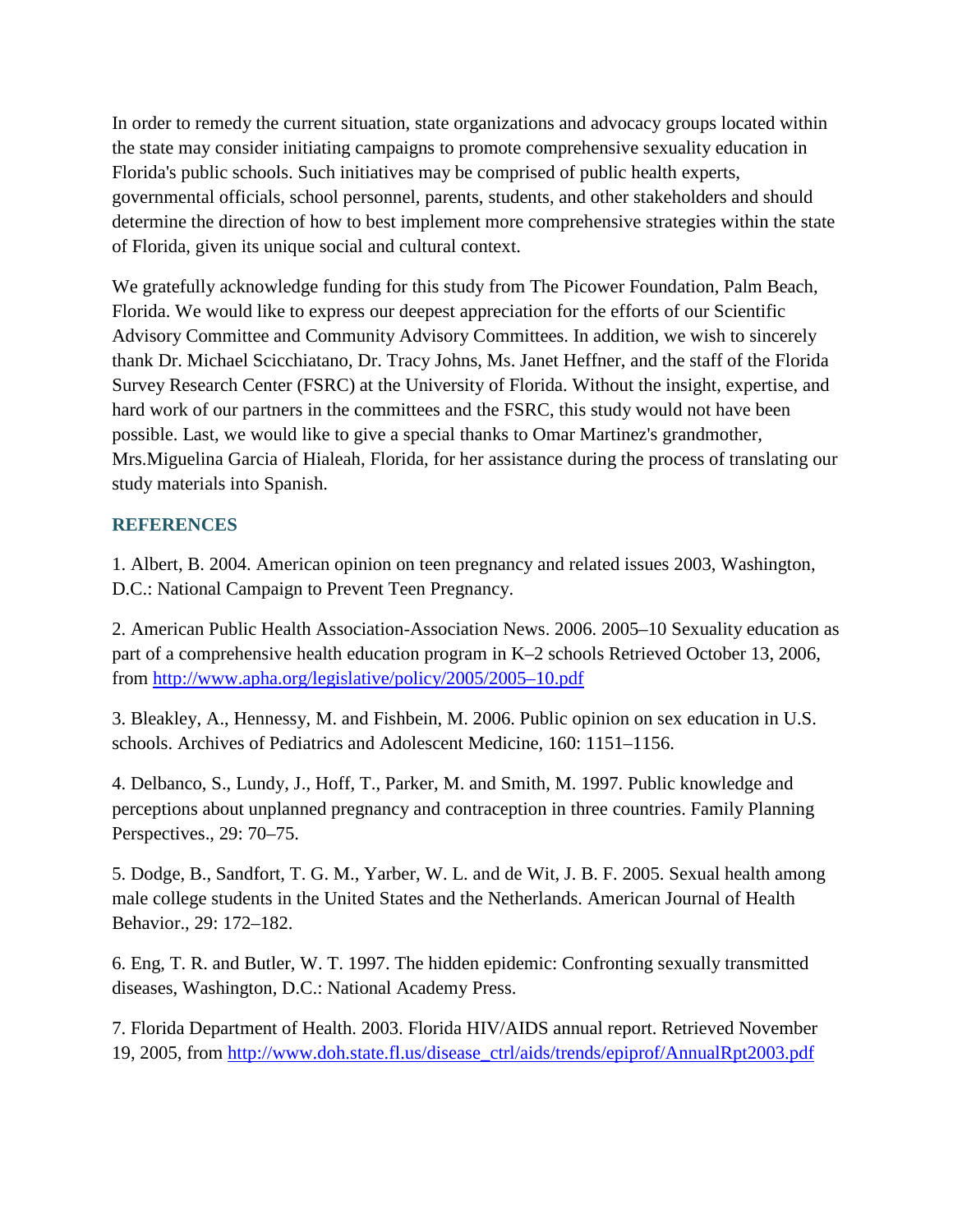8. Florida Statutes. 2006. Health education; instruction in acquired immune deficiency syndrome. Retrieved May 25, 2007, from<http://www.leg.state.fl.us/statutes/index>

9. Guttmacher Institute. 2006a. Contraception counts: Florida Retrieved March 16, 2006, from [http://www.guttmacher.org/pubs/state\\_data/states/florida.pdf](http://www.guttmacher.org/pubs/state_data/states/florida.pdf)

10. Guttmacher Institute. 2006b. State policies in brief as of May 1, 2006: Sex and STD/HIV education Retrieved May 11, 2006, from [http://www.guttmacher.org/statecenter/spibs/spib\\_SE.pdf](http://www.guttmacher.org/statecenter/spibs/spib_SE.pdf)

11. Hauser, D. 2004. Five years of abstinence-only-until-marriage education: Assessing the impact. Advocates for Youth Retrieved May 11, 2006, from <http://www.advocatesforyouth.org/PUBLICATIONS/stateevaluations.pdf>

12. Israel, B. A., Schulz, A. J., Parker, E. A. and Becker, A. B. 1998. Review of communitybased research: Assessing partnership approaches to improve health. Annual Review of Public Health., 19: 173–202.

13. Kaiser Family Foundation. 2002. Issue update: Sex education in the U.S.: Policy and politics Publication # 3224. Retrieved October 13, 2006, from http://www.kff.org

14. Kaiser Family Foundation. 2006. Sexual health statistics for teenagers and young adults in the United States Retrieved October 13, 2006, from<http://www.kff.org/womenshealth/3040.cfm>

15. Kirby, D. 1999. Reducing adolescent pregnancy: Approaches that work. Contemporary Pediatrics., 16: 83–94.

16. Kirby, D. 2001. Emerging answers: Research findings on programs to reduce teen pregnancy (Summary), Washington, D.C.: National Campaign to Prevent Teen Pregnancy.

17. Kirby, D. 2002. Do abstinence-only programs delay the initiation of sex among young people and reduce teen pregnancy?, Washington, D.C.: National Campaign to Prevent Teen Pregnancy.

18. Klein, N. A., Goodson, P., Serrins, D. S., Edmunson, E. and Evans, A. 1994. Evaluation of sex education curricula: Measuring up to the SIECUS guidelines. Journal of School Health., 64: 328–333.

19. Lindbergh, L. D., Santelli, J. S. and Singh, S. 2006. Changes in formal sex education: 1995– 2002. Perspectives on Sexual & Reproductive Health., 38: 182–189.

20. Office of the Surgeon General. 2001. The surgeon general's call to action to promote sexual health and responsible sexual behavior, Rockville, MD: Author.